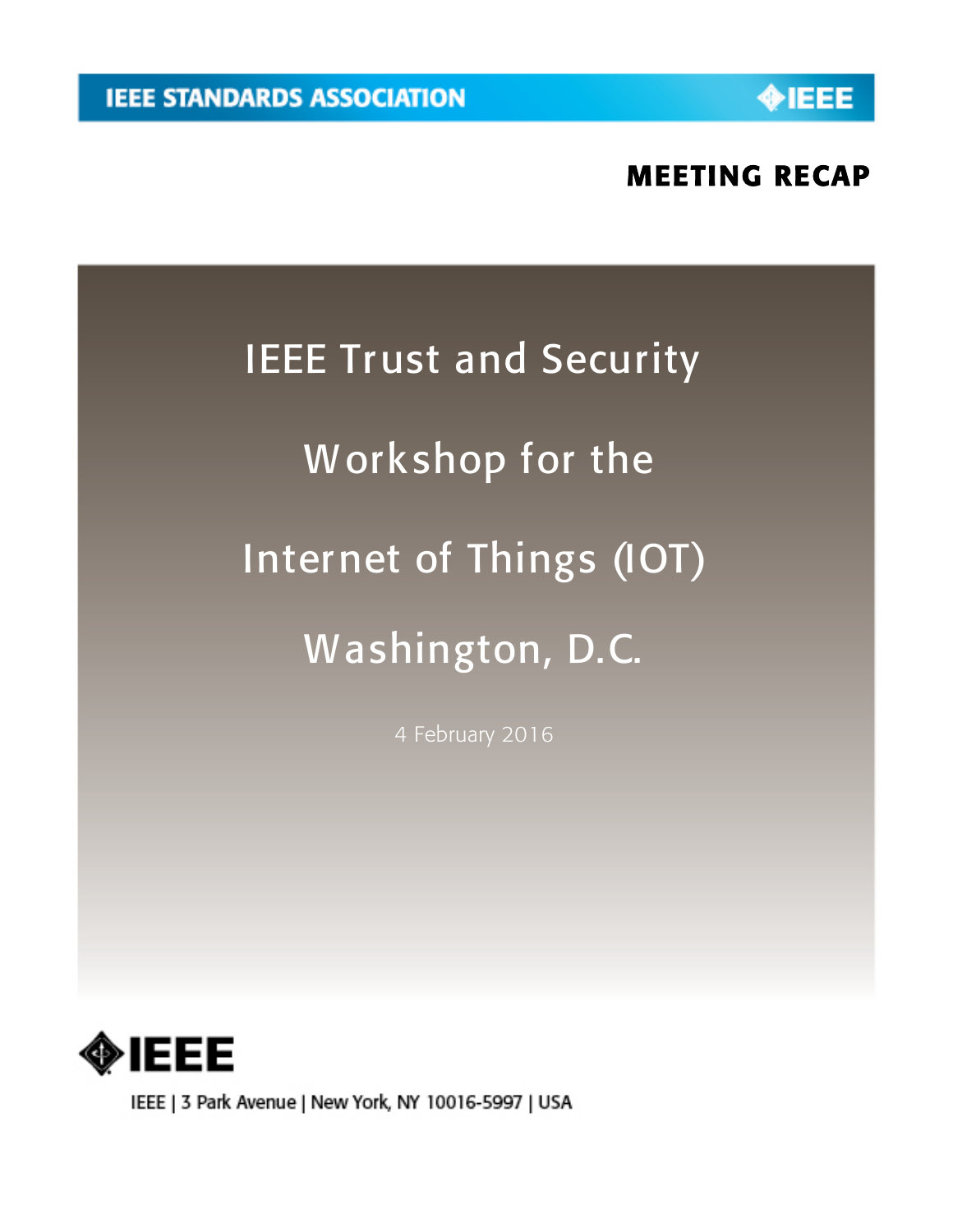# **Trademarks and Disclaimers**

*IEEE* believes the information in this publication is accurate as of its publication date; such information is subject to change without notice. IEEE is not responsible for any inadvertent errors.

The Institute of Electrical and Electronics Engineers, Inc. *3 Park Avenue, New York, NY 10016-5997, USA*

*Copyright*  $© 2016$  *by The Institute of Electrical and Electronics Engineers, Inc.* All rights reserved. Published Month 20xx. Printed in the United States of America.

*IEEE* is a registered trademark in the U. S. Patent & Trademark Office, owned by The Institute of Electrical and Electronics *Engineers, Incorporated.*

*IEEE* prohibits discrimination, harassment, and bullying. For more information, visit *http://www.ieee.org/web/aboutus/whatis/policies/p9-26.html.*

No part of this publication may be reproduced in any form, in an electronic retrieval system, or otherwise, without the prior *written permission of the publisher.*

*To order IEEE Press Publications, call 1-800-678-IEEE.* Find IEEE standards and standards-related product listings at: http://standards.ieee.org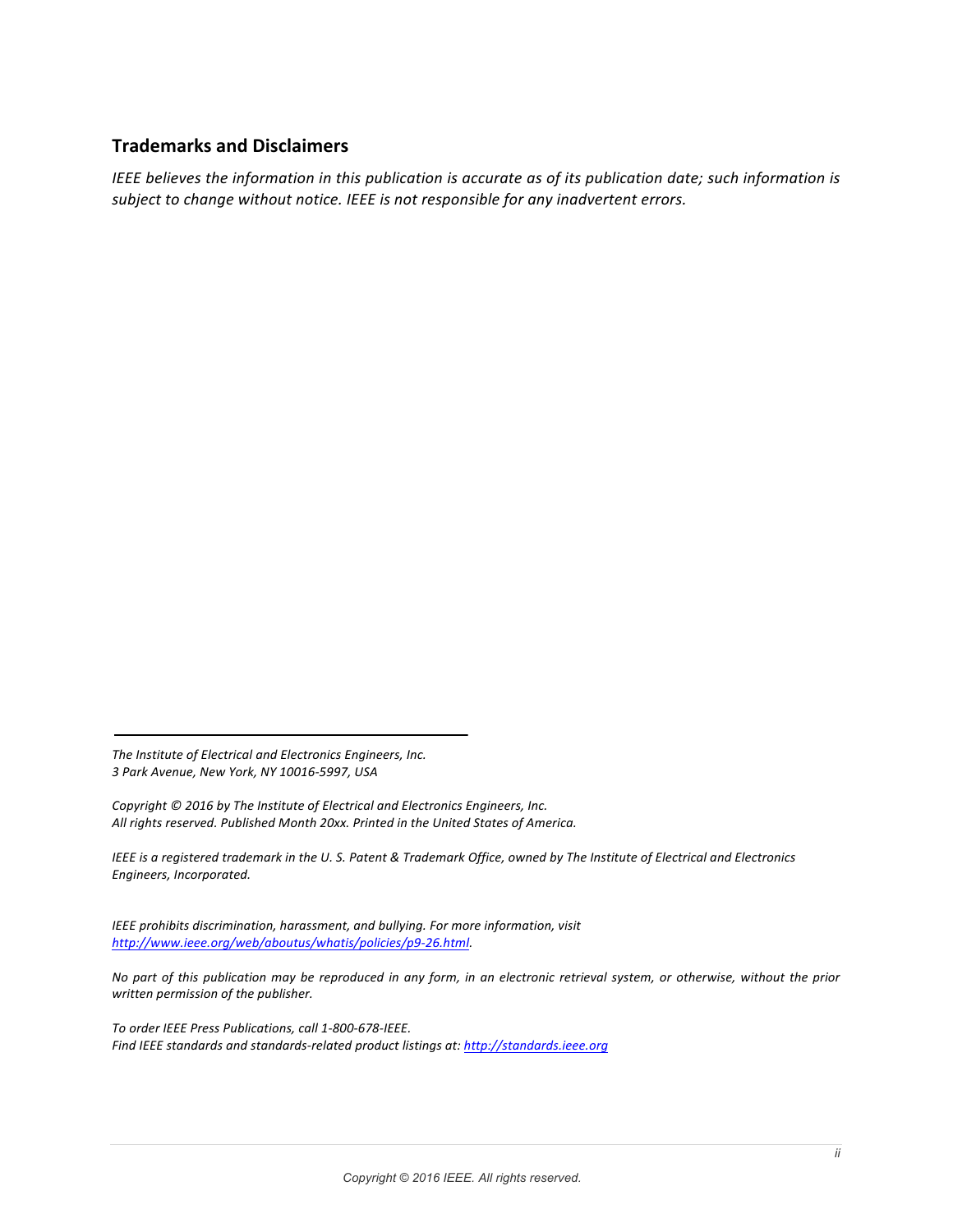#### **Notice and Disclaimer of Liability Concerning the Use of IEEE-SA Documents**

This IEEE Standards Association ("IEEE-SA") publication ("Work") is not a consensus standard document. Specifically, this document is NOT AN IEEE STANDARD. Information contained in this Work has been created by, or *obtained from, sources believed to be reliable, and reviewed by members of the Industry Connections IoT activity that produced this Work. IEEE and the Industry Connections IoT Activity members expressly disclaim all warranties* (express, implied, and statutory) related to this Work, including, but not limited to, the warranties of: *merchantability;* fitness for a particular purpose; non-infringement; quality, accuracy, effectiveness, currency, or *completeness of the Work or content within the Work. In addition, IEEE and the Industry Connections IoT members* disclaim any and all conditions relating to: results; and workmanlike effort. This Industry Connections IoT document *is* supplied "AS IS" and "WITH ALL FAULTS."

Although the *Industry Connections IoT* members who have created this Work believe that the information and *guidance given in this Work serve as an enhancement to users, all persons must rely upon their own skill and judgment when making use of it. IN NO EVENT SHALL IEEE OR Industry Connections IoT MEMBERS BE LIABLE FOR* ANY ERRORS OR OMISSIONS OR DIRECT, INDIRECT, INCIDENTAL, SPECIAL, EXEMPLARY, OR CONSEQUENTIAL DAMAGES (INCLUDING, BUT NOT LIMITED TO: PROCUREMENT OF SUBSTITUTE GOODS OR SERVICES; LOSS OF USE, DATA, OR PROFITS; OR BUSINESS INTERRUPTION) HOWEVER CAUSED AND ON ANY THEORY OF LIABILITY, WHETHER IN CONTRACT, STRICT LIABILITY, OR TORT (INCLUDING NEGLIGENCE OR OTHERWISE) ARISING IN ANY WAY OUT OF THE USE OF THIS WORK, EVEN IF ADVISED OF THE POSSIBILITY OF SUCH DAMAGE AND REGARDLESS *OF WHETHER SUCH DAMAGE WAS FORESEEABLE*.

*Further, information contained in this Work may be protected by intellectual property rights held by third parties or organizations, and the use of this information may require the user to negotiate with any such rights holders in* order to legally acquire the rights to do so. IEEE and the Industry Connections IoT members make no assurances that the use of the material contained in this work is free from patent infringement. Essential Patent Claims may *exist for which no assurances have been made to the IEEE, whether by participants in this Industry Connections IoT activity* or entities outside the activity. The IEEE is not responsible for identifying essential patent claims for which a *license* may be required, for conducting inquiries into the legal validity or scope of patents claims, or determining whether any licensing terms or conditions, if any, or any licensing agreements are reasonable or nondiscriminatory. Users are expressly advised that determination of the validity of any patent rights, and the risk of *infringement* of such rights, is entirely their own responsibility. No commitment to grant licenses under patent rights on a reasonable or non-discriminatory basis has been sought or received from any rights holder. The policies *and procedures under which this document was created can be viewed at http://standards.ieee.org/about/sasb/iccom/.*

*This* Work is published with the understanding that IEEE and the Industry Connections IoT members are supplying *information through this Work, not attempting to render engineering or other professional services. If such services* are required, the assistance of an appropriate professional should be sought. IEEE is not responsible for the *statements and opinions advanced in this Work.*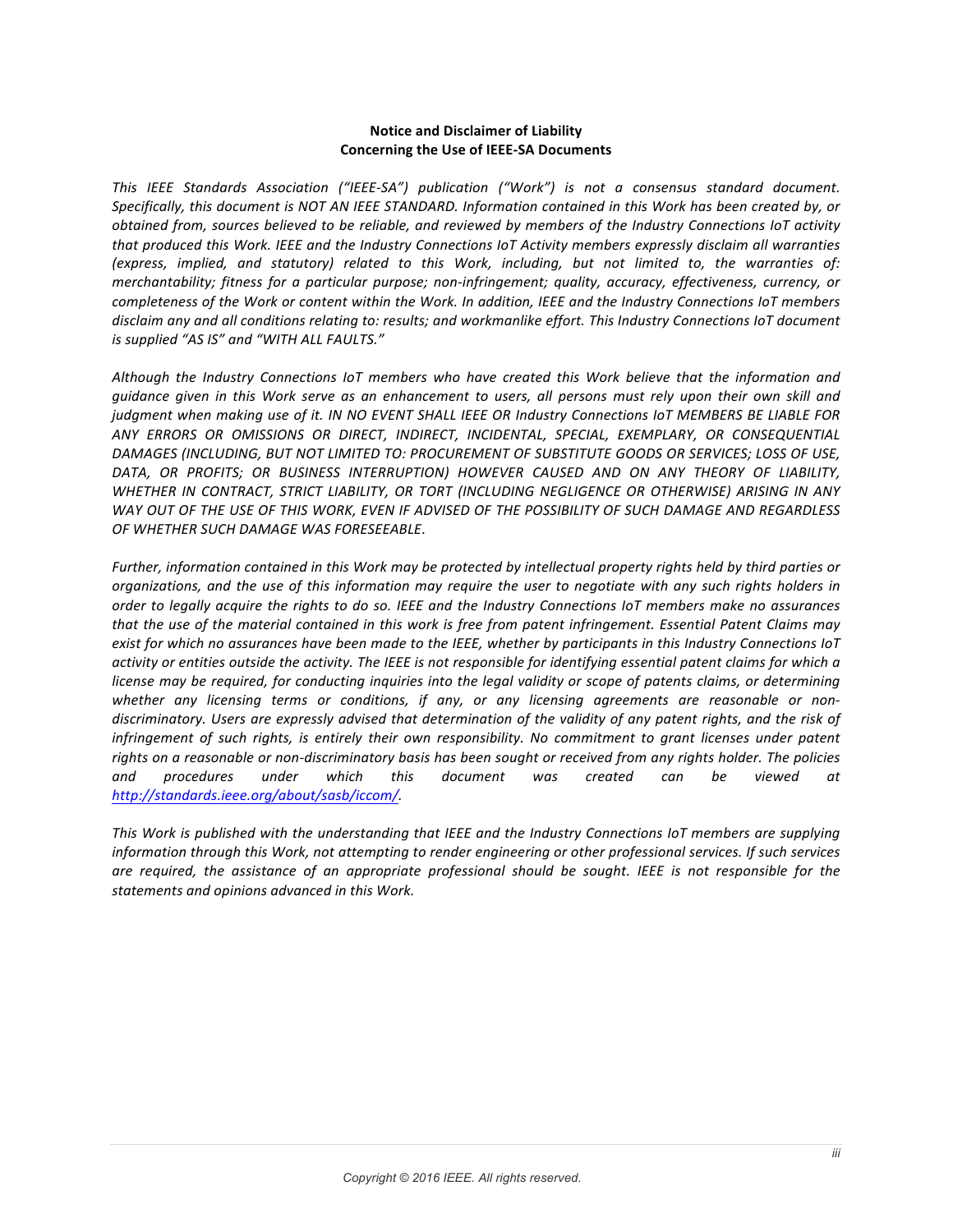# **Contents**

| Opening Panel: The Needs and Challenges in Trust, Security, and Privacy for the IoT4 |  |
|--------------------------------------------------------------------------------------|--|
| Presentations on Trust and Security for the Internet of Things 5                     |  |
|                                                                                      |  |
| Key Points from Access Control & Identity Management Breakout Session 9              |  |
|                                                                                      |  |
| Key Points from Architectural Framework Breakout Session  12                         |  |
|                                                                                      |  |
|                                                                                      |  |
|                                                                                      |  |
|                                                                                      |  |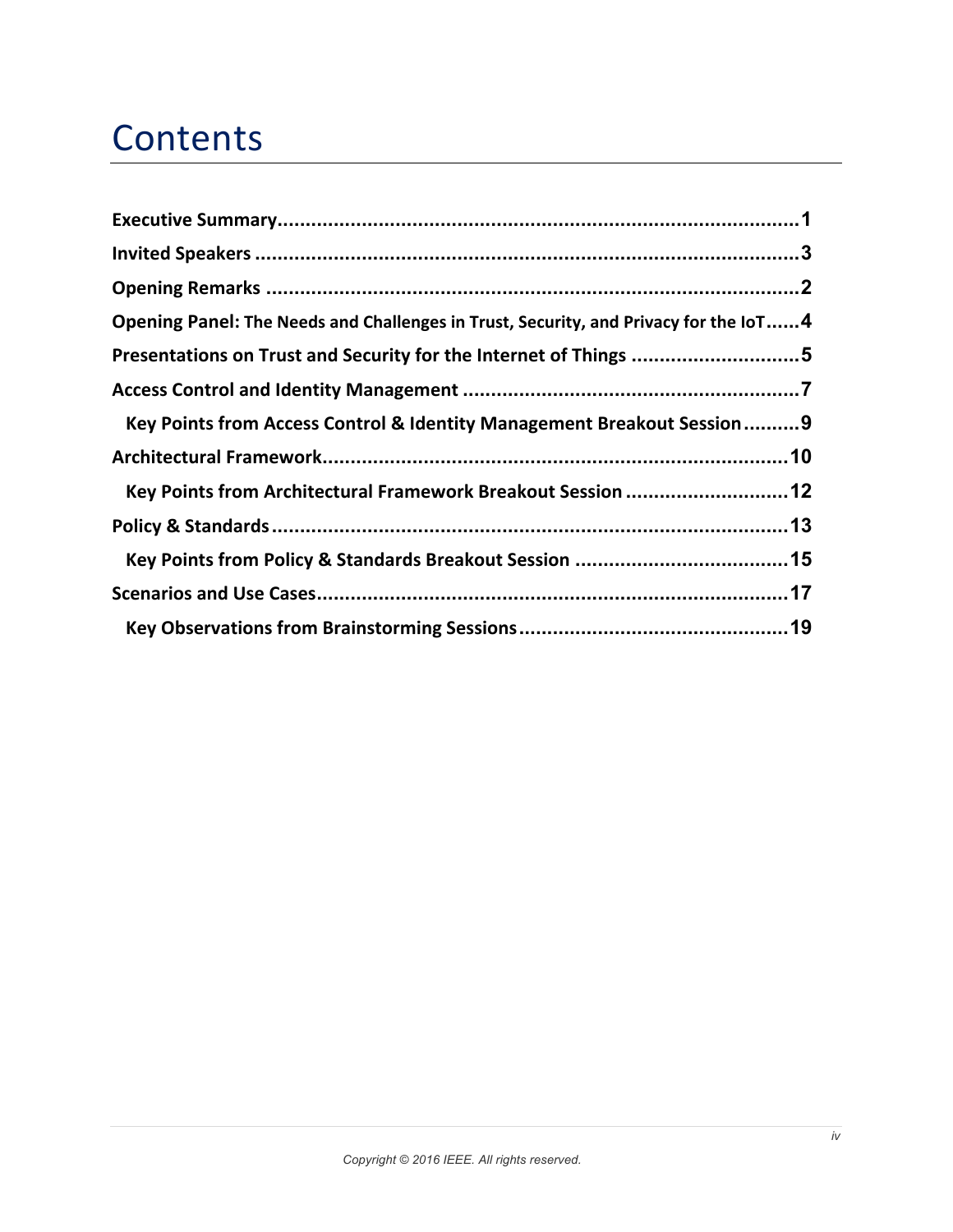# **IEEE Trust and Security Workshop for the Internet of Things**

# **Executive Summary**

Estimates run as high as 50 to 200 billion Internet of Things (IoT)-connected devices will be in the world by 2020-2025—everything from home appliances to health monitors to countless devices in our environment making sure that crops are growing, that power is flowing, that things are working and safe.

Essential to reaching this future, however, is that the public trusts it—that they believe that their privacy is protected and their security is not compromised. The End to End Trust & Security Workshop for the Internet of Things held in February 2016 in Washington, DC included dozens of presentations on aspects of these questions, developed and presented by thought leaders in academia, industry, not-for-profits, technical organizations, consortiums, and governments from around the world.

IEEE, Internet2, and the National Science Foundation (NSF) as well as a host of other sponsors worked together to gather industry technologists for this workshop who can help drive the Internet of Things (IoT) conversation and contribute to the development of an open architectural framework. The focus of the workshop submissions and discussions was to address the TIPPSS elements of IOT: trust, identity, privacy, protection, safety, and security.

The presentations enabled rich discussions focused in the following broad areas:

# **End to End Trust and Security**

Depending on where you are definitions of privacy and security differ and sometimes significantly, yet the challenge will be to make the IoT's architecture as universal as possible to meet those expectations while enabling broad system level interoperability and eliminate vulnerabilities. Different solutions to aspects of this question range from creating an architectural model, to secure, self-monitoring fiber optic and wireless networks, to changing the way devices are developed to make TIPPSS – trust, identity, privacy, protection, safety and security - a primary objective from the start.

# **Access Control & Identity Management**

With new devices coming on to the network constantly, how they are verified and what they are allowed to do is essential to not allowing them to introduce vulnerabilities. At the same time, not every device has to be identified in the same way, and in fact doing so presents privacy risks if every interaction identifies the user fully. In the highly interconnected world users gain access to the information that may reside in the neighboring application domains. Biometrics as a secure form of identification, the Semantic Web as a way to standardize definitions for privacy and security, secure ways to bring new devices into use, and new schemes such as Virtual Organizations for security were all discussed in these sessions.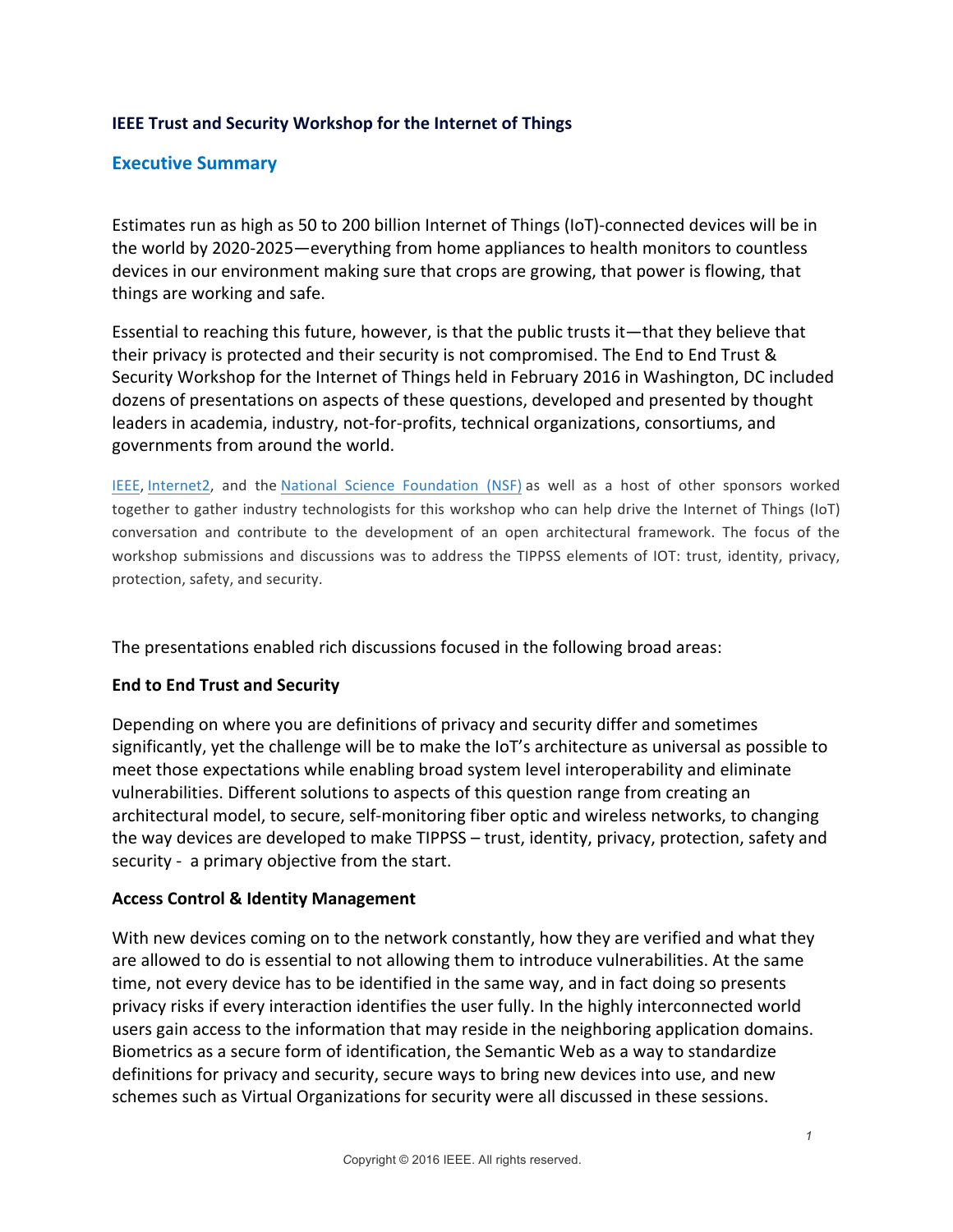# **Architectural Framework**

TIPPSS elements are important to be built in with defense in depth, which can be baked in at the hardware, firmware, software and service level of the device and application  $-$ but it's also important that it be done in an efficient way that doesn't have a high resource cost. Approaches to improving security while keeping its cost low were discussed. This included a layered approach to security, hardware approaches such as deterministic photonic packet switches, an improved taxonomy of error control, and a centralized authority to manage security issues so that every device doesn't have to on their own. The opportunity to provide an ability for device democracy for applications and use cases that require in-situ real time trust, identity and security was also discussed. The application of these TIPPSS ideas in an architectural framework that would apply in multiple scenarios was explored, including how all these concerns interact with the dynamic environment of intelligent highways, connected vehicles and connected healthcare.

# **Policy & Standards**

The IoT's future depends on acceptance of standards for privacy and security; it also requires knowing what authorities can and will establish such standards in order to make norms accepted. Policy issues begin with agreement as to where governance is coming from, making it technologically possible in low power environments, while providing transparency from all parties, incentivization for manufacturers, and application to new areas that open up new law and policy such as drones and brain-digital interfaces. The discussion also touched the subject of the gap that exists between policies and technologies and how this gap can be closed through the collaborative efforts of policy makers and technology developers.

# **Scenarios and Use Cases**

In the real world, consumers don't think about security enough, and they often consider it the manufacturer's responsibility. , Many of the systems that are being implemented such as the Smart Grid are vulnerable to attack or present privacy concerns. Connected vehicles won't sell if they're seen as reporting every time you speed to authorities. Privacy needs call for privacy mediators who advocate for users and anonymize the minor details of our daily lives. The DIY (Do It Yourself) and "maker" culture calls for wide education on the issues of trust, identity, privacy, protection, safety and security, leading to a discussion of IoT Ethics and education.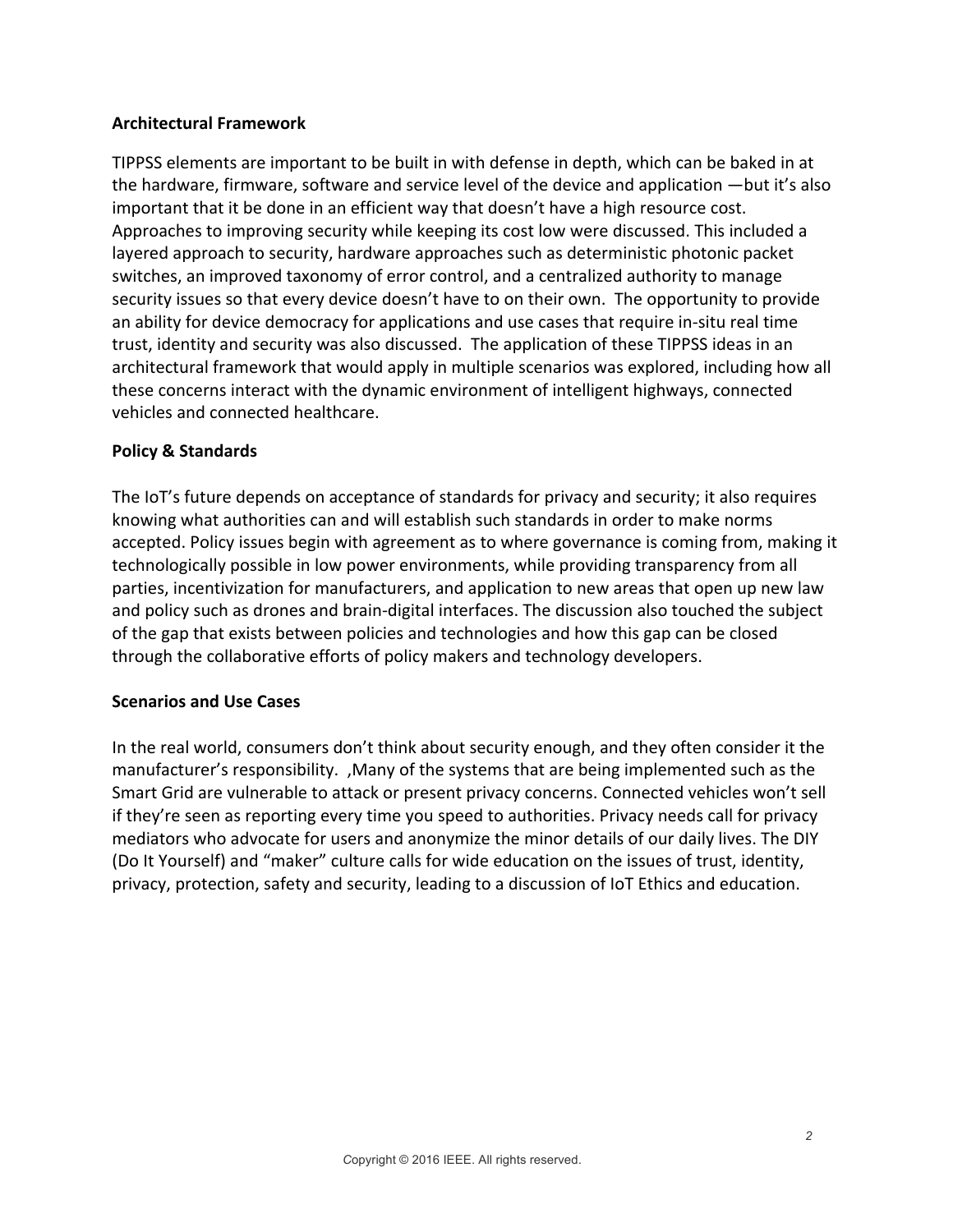## **IEEE Trust and Security Workshop for the Internet of Things**

## **Invited Speakers**

Florence Hudson, Internet2 Rosio Alvarez, US Department of Energy Oleg Logvinov, IEEE (IEEE Internet Initiative and IEEE P2413 Working Group) Robert Martin, MITRE, Industrial Internet Consortium (IIC) Steering Committee Anita Nikolich, NSF Sarah Cooper, M2Mi Alan Karp, Earth Computing Ira Kovalinka, DSPOmnia Inc. Rob Gingell, Resilient Network Systems Prof. Scott Streit, Jason Braverman and Hector Hoyos, Hoyos Labs Ken Klingenstein, Internet 2 Brian Scriber, Cable Labs Dr. Wenjia Li, New York Institute of **Technology** Dr. Craig A. Lee, The Aerospace Corporation Dr. Erfan Ibrahim, Maurice Martin, National Renewable Energy Lab Ted Szymanski, McMaster University Cleon Rogers, LRDC Systems LLC Yiorgos Makris, Dr. Angelos Antonopolous, Kiruba S. Subramani, Aria Nosratinla, Trela, University of Texas at Dallas Margaret Lyell, Explorations Minerva LLC Vamsi Gondi, David L. White, Jill Gemmill and Christopher W. Post, Clemson University Vyacheslav Zolotnikov, Semen Kort, Ekaterina Rudina, Kaspersky Labs William J. Miller, ISO/IEC/IEEE P21451-1-4 (Sensei-IoT\*) 

William Woodward, SAE International Glenn Fink, Pacific Northwest National Laboratory Karen O'Donoghue, Internet Society Lillie Coney, chair, IEEE PAR 1912 Privacy and Security Architecture for Consumer Wireless Devices Working Group Juan Carlos Zuniga, InterDigital Labs John Murray, SRI International Dr. Bertrand Cambou, Paul Flikkerma, Constantin Ciocanel, Northern Arizona University Edward Aractingi, Marshall University/Internet2 CINO-IoT Working Group Michael A. Eisenberg, University of Colorado - Boulder Martin Murillo, University of Notre Dame Mark Cather, UMBC Chief Information Security Officer Pamela Gupta, OutSecure Inc. Carl Hewitt, Standard IoT Foundation Luke Russell, Carleton University Dr. Reza Arghandeh, Florida State University Nigel Davies, Lancaster University Dr. George Corser, Saginaw Valley State University Dr. Rabindra Chakraborty, Senslytics Ron Winward, Radware Ulf Lindqvist, SRI International Steve Wallace, Indiana University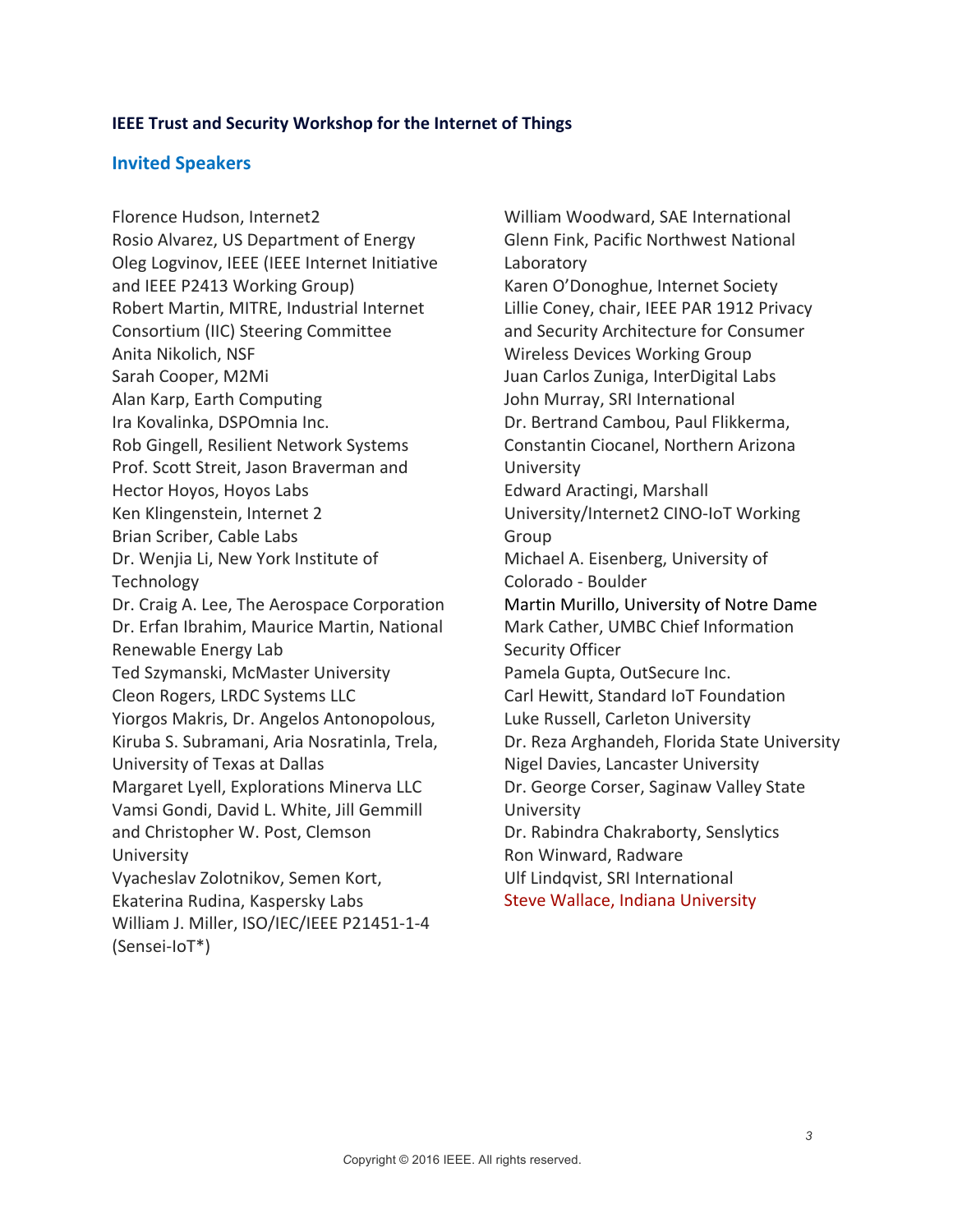# **Opening Remarks**

**Oleg Logvinov**, Director, Special Assignments, Industrial & Power Conversion Division, STMicroelectronics; Chair, IEEE Internet Initiative and IEEE P2413 Standard

This event was born at the intersection of two IEEE Initiatives:

- IEEE Internet Initiative (internetinitiative.ieee.org)
- IEEE IoT Initiative (http://iot.ieee.org/)

### **IEEE Internet Initiative**

The mission of the IEEE Internet Initiative is to raise IEEE's influence and profile in global technology policy in the areas of Internet governance, cybersecurity and cyberprivacy policy development by providing a consensus of sound technical and scientific knowledge and guidance to the process.

The IEEE Internet Initiative is a cross-organizational, multi-domain community that connects technologists and policymakers from around the world to foster a better understanding of, and to improve decisions affecting, Internet governance, cybersecurity, and privacy issues. Regardless of the specific areas of Internet-related technology and policy you work in, nearly everyone has a stake in the future of Internet governance and the related issues of cybersecurity and privacy. Both technologists and policymakers can derive practical benefits from learning more about each other's perspectives, challenges and opportunities. For technologists, an advanced awareness of public policy issues should lead to the development of sound technical solutions and best practices. For policymakers, access to technologists and an improved grasp of technology will help clarify the trade-offs inherent in related public policy choices and decisions.

To help technologists and policymakers accomplish these and other goals, the IEEE – recognized for its open, transparent, collaborative processes  $-$  is convening neutral platforms to support mutually beneficial dialogue and engage other pertinent stakeholders. The IEEE Internet Initiative website, for instance, offers a one-stop destination for current news, upcoming events, recent publications, and a growing trove of rich resources. Other key related activities, include:

- supporting and facilitating the development of open standards to address cybersecurity and privacy challenges;
- working to identify societal implications of alternative technology policy solutions;
- monitoring the technology policy landscape;
- supporting, collaborating and partnering with Internet ecosystem entities, and
- connecting stakeholders to a comprehensive framework of conferences, educational programs, and standards.

Dialogue with all interested stakeholders is an essential element of IEEE Internet Initiative's mission.

### **IEEE IoT Initiative**

The mission of the IEEE IoT Initiative is to serve as the gathering place for the global technical community working on the Internet of Things; to provide the platform where professionals learn, share knowledge, and collaborate on this sweeping convergence of technologies, markets, applications, and the Internet, and together change the world.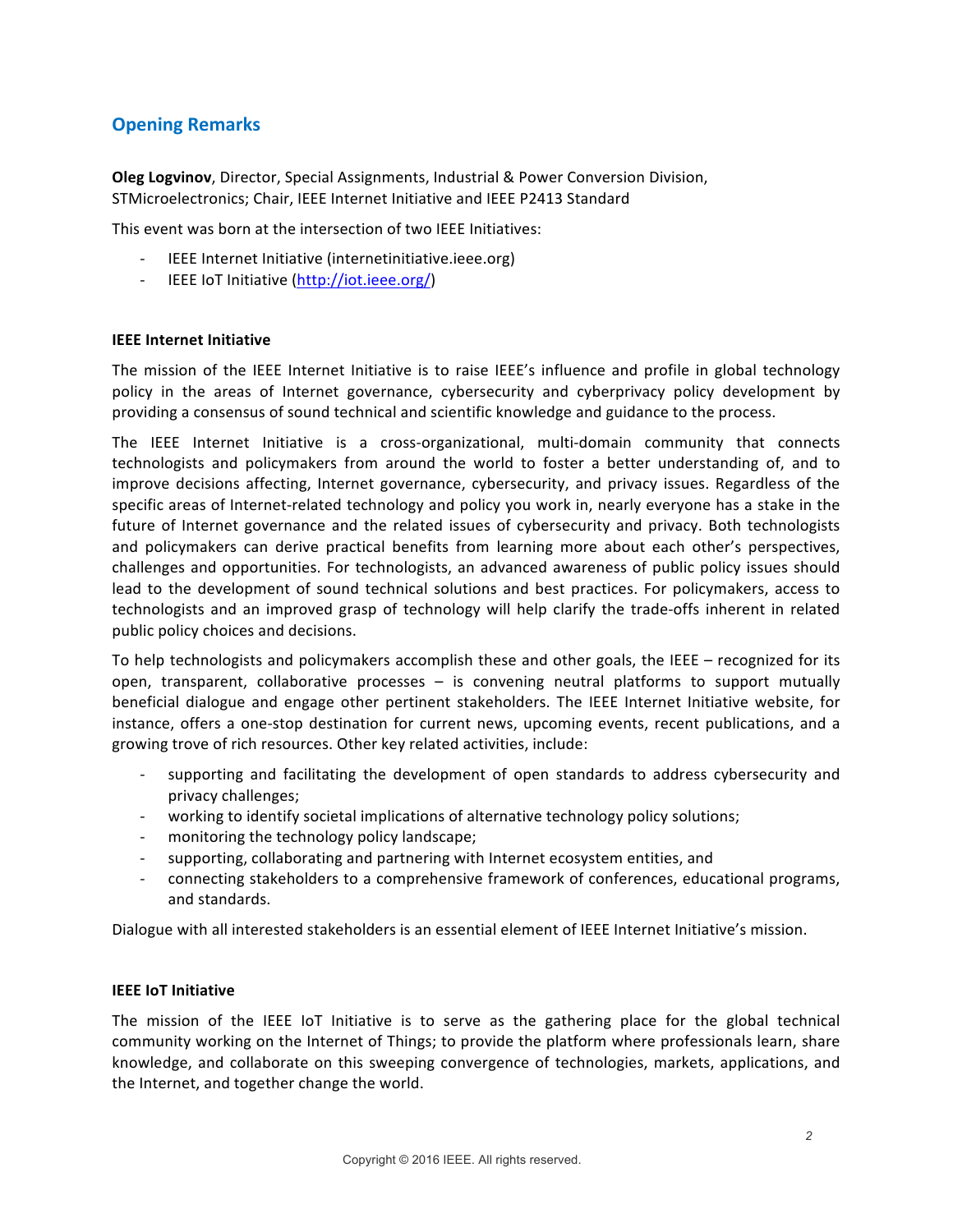The IEEE Internet of Things is one of IEEE's important, multi-disciplinary, cross-platform Initiatives. The Internet of Things (IoT) is one of the most exciting technological developments in the world today and the global technical community is coalescing around the thought-leading content, resources, and collaborative opportunities provided by the IEEE IoT Initiative.

More information is revealed daily about the Internet of Things and its potential to transform how we communicate with machines and each other. To bring clarity to and disseminate information globally, IEEE Future Directions launched the IEEE IoT Initiative in 2014. It serves as a home for the global community of engineering and technology professionals in industry, academia, and government working in related technologies. Here, professionals learn, share knowledge, and collaborate on this sweeping convergence of technologies, markets, applications, and the Internet. Participants in the community have access to the most trusted resources developed including publications, videos, articles, and interviews, as well as webinars, Hangouts, presentations, workshops, and conferences, this web portal, and much more.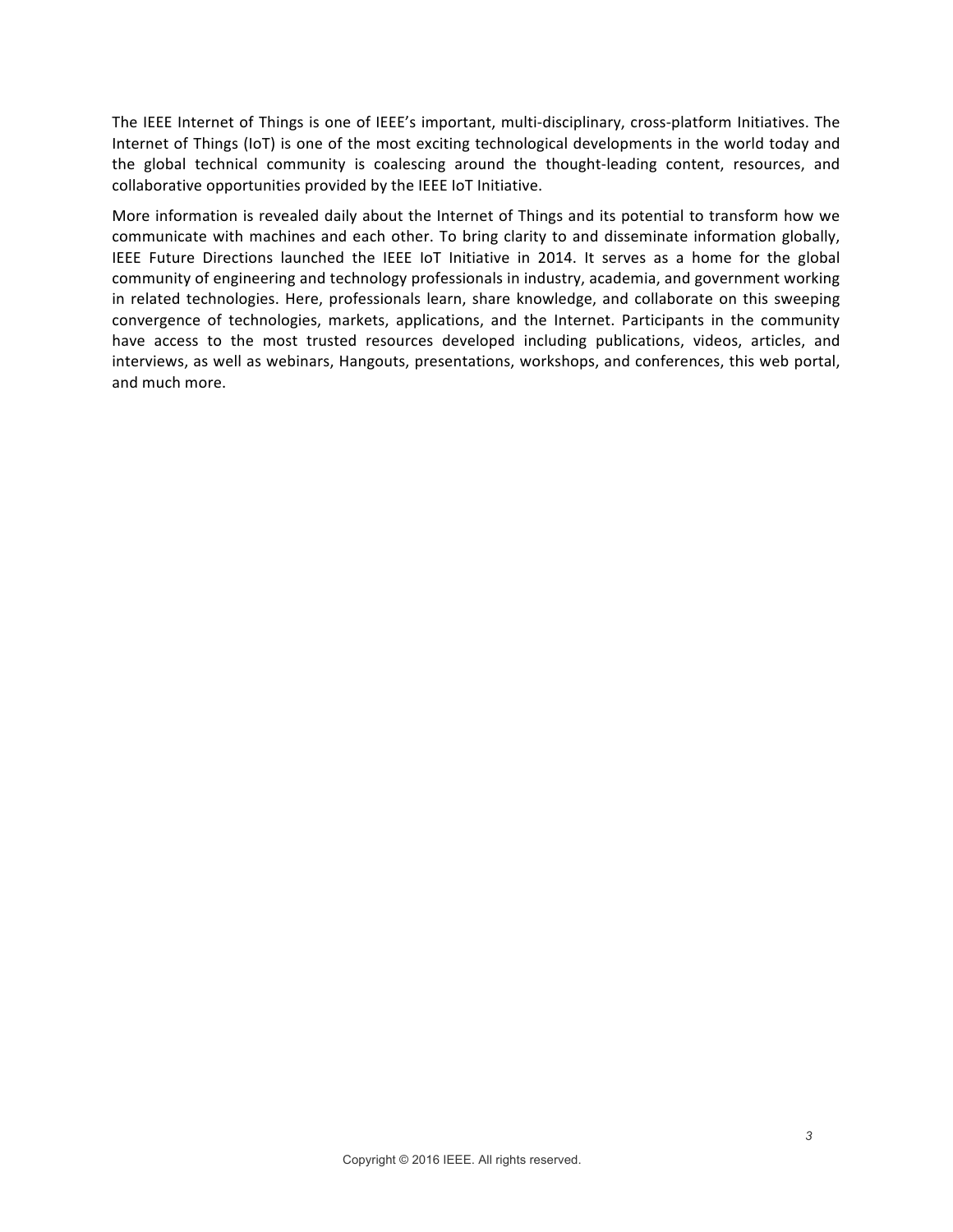# **Opening Panel: The Needs and Challenges in Trust, Security, and Privacy for the IoT**

## Panelists:

**Rosio Alvarez**, Chief Information Officer, Lawrence Berkeley National Laboratory

**Sarah Cooper, Chief Operating Officer, M2Mi** 

**Oleg Logvinov**, Director, Special Assignments, Industrial & Power Conversion Division, STMicroelectronics; Chair, IEEE Internet Initiative and IEEE P2413 Standard

**Bob Martin**, Senior Principal Secure Software & Technology Engineer, MITRE Corporation; Steering Committee, Industrial Internet Consortium

**Anita Nikolich**, Cybersecurity Program Director, National Science Foundation

**Moderator: Florence Hudson**, Senior Vice President & Chief Innovation Officer, Internet2

The opening panel presented perspectives from multiple leaders from across the public and private sector on TIPPSS – Trust, Identity, Privacy, Protection, Safety and Security – in IoT. From industrial applications, to government assets, to consumer applications, cybersecurity and TIPPSS are prime areas of required focus.

The discussion included architectural frameworks already being developed by the Industrial internet Consortium, IEEE, the National institute of Standards and Technology (NIST) along with the need to ensure interoperability and safe, secure systems whether in brownfield or greenfield applications. There is research, development and discovery yet to be done in IoT and those areas need to be explicitly enunciated and addressed. From defense in depth strategies in an IoT device, to the process of ensuring trust and identity of users and devices, to ensure we protect the data and privacy of the individual or entity to which the data pertains, to increasing the safety and security of the application and device, there is much more to do. There is critical infrastructure that requires the utmost safety and security, which can also be in an organization with an open collaborative culture, requiring an ambidextrous management paradigm.

The panel agreed the potential value of IoT is indeed driving the development of use cases and devices, requiring all of us to work together to ensure the diligence of architecting trust, safety, security, and privacy into the IoT technologies and processes today and into the future.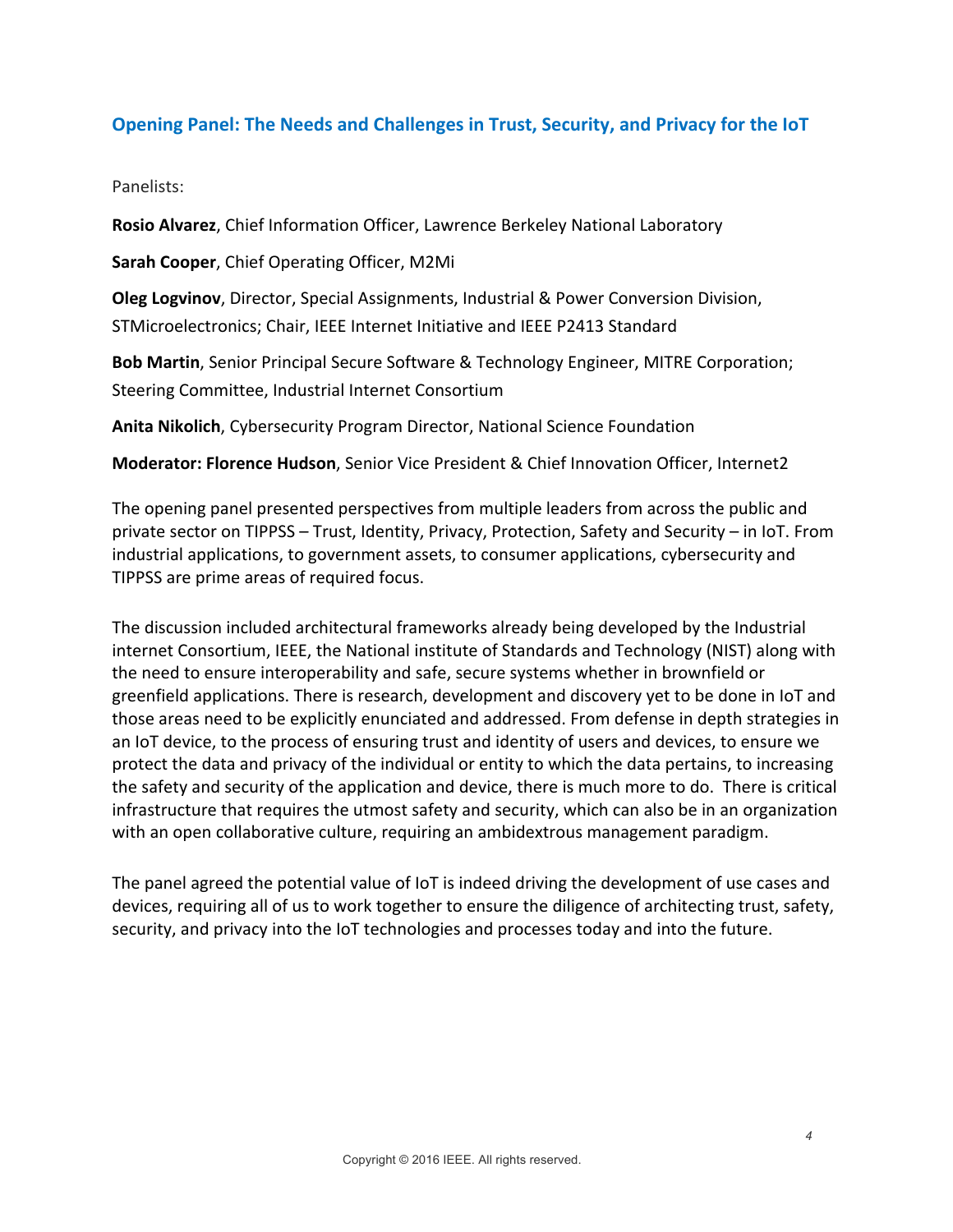# **Presentations on Trust and Security for the Internet of Things**

## **Trust And Security Draft Standard Using The Semantic Web – W.J. Miller**

One important goal is to provide an IoT approach that meets differing definitions of privacy for personal data around the world. ISO/IEC/IEEE P21451-1-4 offers Semantic Web 3.0 capabilities that include unique identification, access control and identity management, device sharing, built-in Transport Layer Security (TLS), a common reference architecture for data exchange that is technology agnostic and protocol independent. Privacy is protected by use of "Thing" Registries" limiting access to those authorized and trusted by the owner of the Thing.

## **IIRA Meta-Reference Architecture For Diverse Applications – Robert Martin**

The Industrial Internet Consortium's IIRA (industrial internet reference architecture) defines and supports a wide and diverse set of system types in many configurations, connected in many different ways across a wide range of industries, sectors and use case contexts. It supports and guides any creation of solutions for architectural needs, and its open architecture and interoperability and the use of allied testbeds helps advance innovation and best practices.

# **Network End to End Data Link Evaluation System (NEEDLES) For Optical Cable Monitoring - William Woodward**

Originally developed for the Navy, NEEDLES is a standard for detecting impairment in fiber optics. It consists of one main document and several slash sheets. Designed to be non-intrusive and non-destructive, it provides a 24/7-condition status of the entire fiber optic network, detecting faults and isolating them in real time.

## **Report on 2015 IoT Security and Privacy Keynotes Workshop - Glenn Fink**

At the 2015 IoT Security and Privacy Keynotes Workshop, held in conjunction with the IoT World Forum in Milan, participants identified six key areas where security and privacy improvements were needed for the IoT's future growth: data privacy, data provenance, lifecycle data encryption, scalable infrastructures, standard protocols and standardized risk metrics. Top issues that were identified include analysis and use of data while encrypted to ensure confidentiality and integrity, standardization of vendor protocols, sensor identity verification and data security, and policies for data sensitivity and privacy in a world of sophisticated data analysis.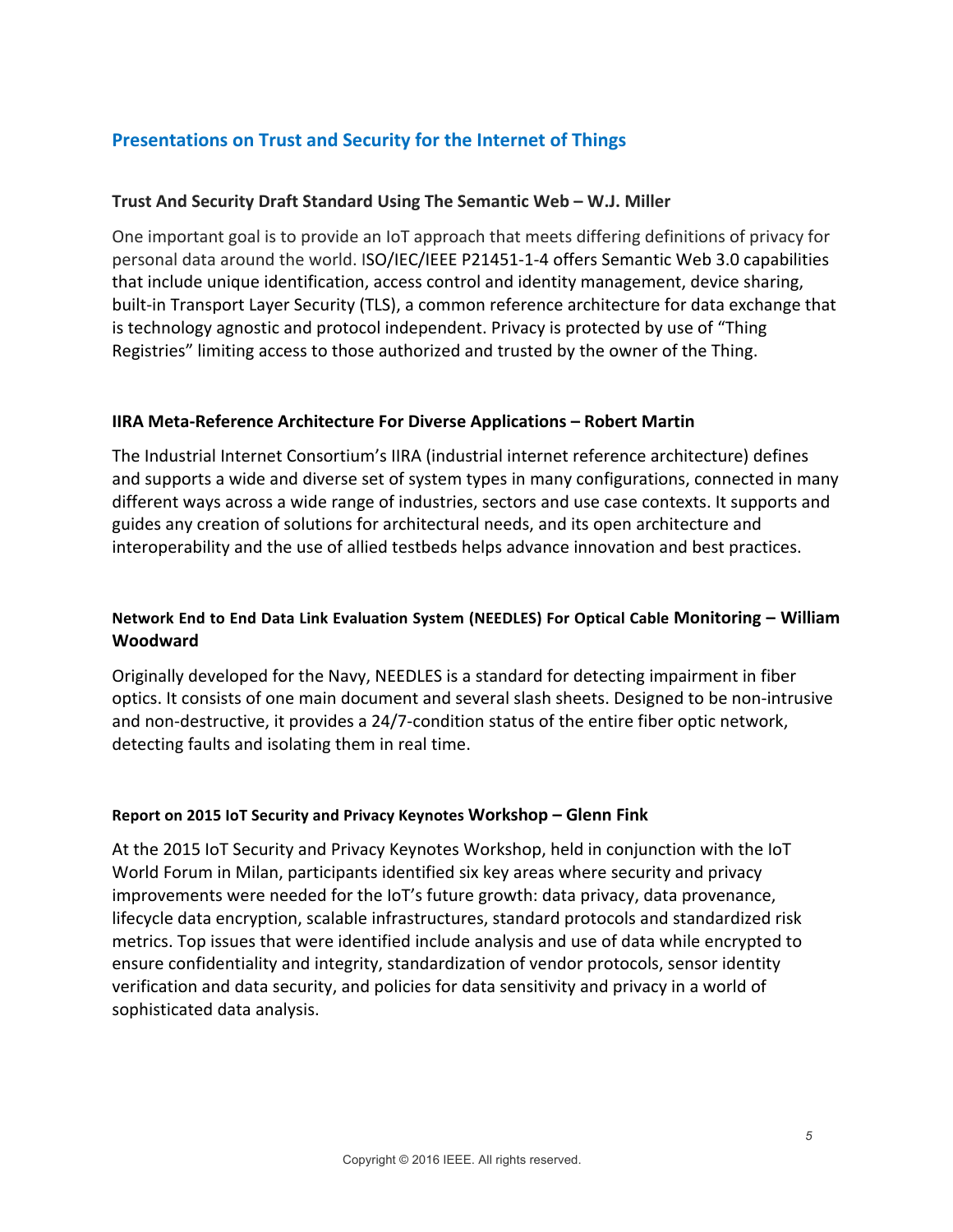## **IoT: Issues And Challenges Of A More Connected World - Karen O'Donoghue**

Devices on the Internet are not new, but their abilities and the scale of the IoT will be. The key challenges of the IoT include security, privacy, interoperability/standards, legal and regulatory issues and rights, and issues related to the emerging economy and economic development. Security challenges include not only the scale but also the invisibility of internal workings and the relative lack of physical security for everyday objects. Similarly, privacy issues must be dealt with in a context whose ubiquity makes it hard to keep privacy. The IoT presents amazing opportunities but also serious challenges that must be solved collaboratively.

## **Defending Against The Silent Intruder – Lillie Coney**

IEEE PAR 1912 is working to develop a standard for a common privacy and security architecture for consumer wireless devices, making it easier for consumers to integrate those technologies into their lives and have greater control over devices and technology. Recommendations include rethinking operating systems from a security and privacy perspective, making them failsafe or fail-secure, reference libraries for software reflecting higher levels of security, greater transparency for apps, and accountability regarding the chain of custody for both the digital and physical IoT.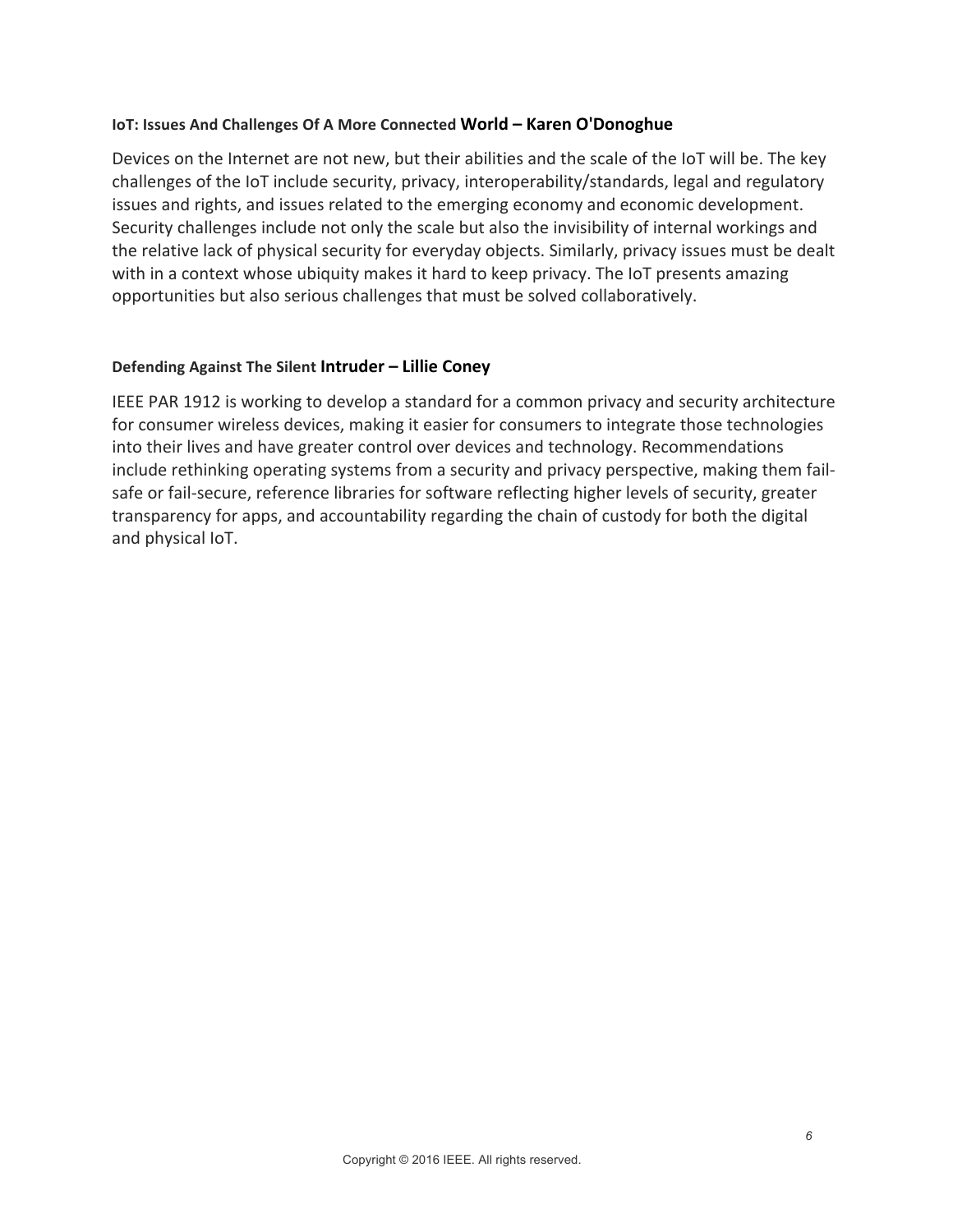# **Access Control and Identity Management**

# **A New Model For IoT Sharing And Access Control – Vyacheslav Zolotnikov, Semen Kort, Ekaterina Rudina**

An effective sharing system has six aspects—it's dynamic, attenuated (can't be shared further without your permission), chained (tied to the person who shares), composable (you set the terms for each transaction). accountable, and it works across domains. At present you rarely have any of these levels of control while sharing electronic files or permissions, and IoT may well make the problems worse. A new model built on tokens avoids those problems.

## **Private Biometric Verification In IoT Authorization - Ira Konvalinka**

Existing one-to-many models for biometric verification have multiple points of vulnerability. Spoofing can occur at any of these points, the most vulnerable of all being also the most common, handheld personal devices such as cellphones. A new one-to-one model shifts key parts of the process outside the reach of these vulnerabilities to an encrypted domain, using a revocable hardwired key and PUF (Physical Unclonable Function) that authenticates devices as surely as iris scans authenticate humans.

## **No T In The IoT Is An Island - Rob Gingell**

At least that's the goal. Right now we are still in the island phase where Things are relatively isolated on the network, but soon there will be a dynamic network of interconnected devices forming trust relationships quickly and with low overhead. To get there, though, we need efforts to preserve privacy through better use of trust relationships, and explicit policies for connections between authorities. Systematic trust maximizes IoT utility and helps protect the network as a whole.

# **IoT Security: "A Nightmare In Progress" - Prof. Scott Streit, Jason Braverman, and Hector Hoyos**

A wide-ranging list of the security problems in the IoT was presented: "Usernames and passwords are broken," there's no two-factor authentication for connected devices, Oauth-type logins have a large surface of attack, mobile apps stay logged in, hackers leverage mobile devices to attack others, unencrypted data is everywhere, and few devices use two-way TSL connections. Open Sesame<sup>™</sup> offers a smarter, biometric-based way to lock connected devices. Together with BOPS—Biometrics Open Protocol Standard—it secures physical access through biometric authentication and encrypts all data to protect the user.

## Lessons from the Internet of People - Ken Klingenstein

The Internet as it exists now for human users has lessons to teach about the shape of the IoT. Internet identity evolved with the rise of federated authentication. Metadata came to play a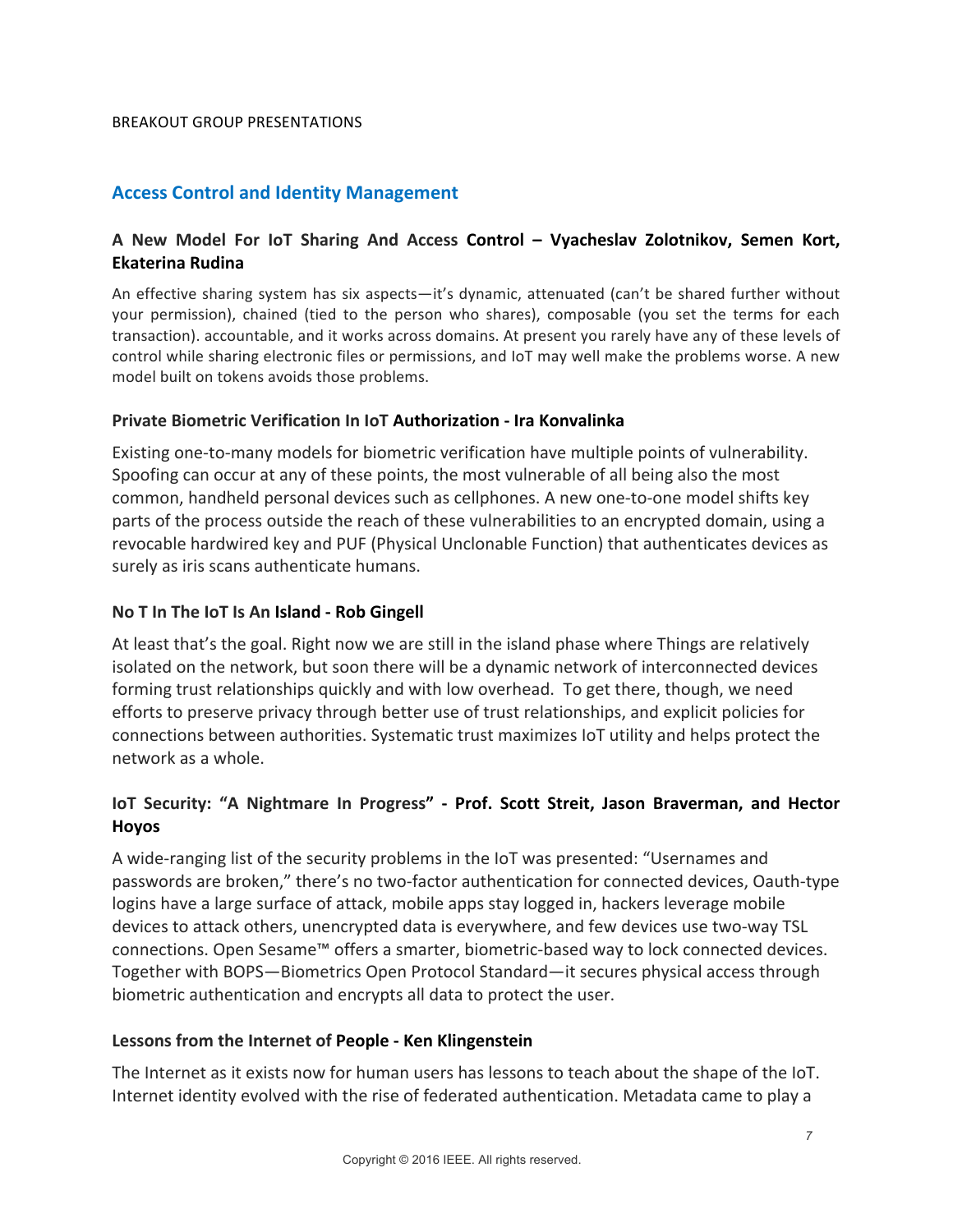critical role in authentication and access control. Different forms of trust came to work together in different circumstances. In all, there are emerging tools on the people side that can address the privacy, personalization and security needs for the  $P$  to  $T$  interface, though the IoT has other issues as yet unexplored.

# **Security Improvements In New Device Onboarding - Brian Scriber**

Bringing new devices onboard poses, and exposes, common security risks, that can make the device the entry point to future attacks. Anonymous devices are most vulnerable but PIN-based ones are nearly as risky, not least because they seem to offer more security than they really do. We need new systems rooted in securely stored keys and manufacturer-based certificates.

# **Trust and Security for the IoT - Wenjia Li**

Trust and security are real and severe challenges that threaten the wide deployment of  $I$ oT $$ they can even be life-threatening. The majority of current trust management schemes model trust in one single scalar or value, which is too crude for sophisticated systems. A new model of trust management would collect and evaluate prior behavior of other nodes and build a trust value for each node based on the behavior assessment, identifying harmful players more quickly. At the same time, evaluating the trustworthiness of the data itself can be as important as evaluating individual nodes.

# **Virtual Organizations For Managing Trust And Collaboration - Dr. Craig A. Lee**

Federations are a way to manage collaborations utilizing the cloud, and can be done at any level in the system stack to securely manage collaborations and the sharing or resources across a wide spectrum of application and administrative domains. This vastly expands the applicability and potential impact of what cloud federation could mean, all the way to a global intercloud of things. For this to be realized, certain things will be needed including semantic interoperability, a standard federation gateway or agent and modular trust components. Such Virtual Organizations already run under the Interoperable Global Trust Federation, and the next step is creating a Keystone-based, General Federation Agent.

# **Goals of the IEEE Cyber Security Initiative - Ulf Lindqvist**

The IEEE Cyber Security Initiative has three primary goals—to become the go-to online presence for security and privacy, to improve understanding of the issues at the student level, and to improve designs and implementation at the professional level. To that end IEEE has a number of secondary initiatives in process. The Try Cyber Security Initiative focuses on raising awareness of a "Top 10" of security flaws, while the Center for Secure Design (CSD) brings together software security expertise from industry, academia and government to devise "building codes" for software.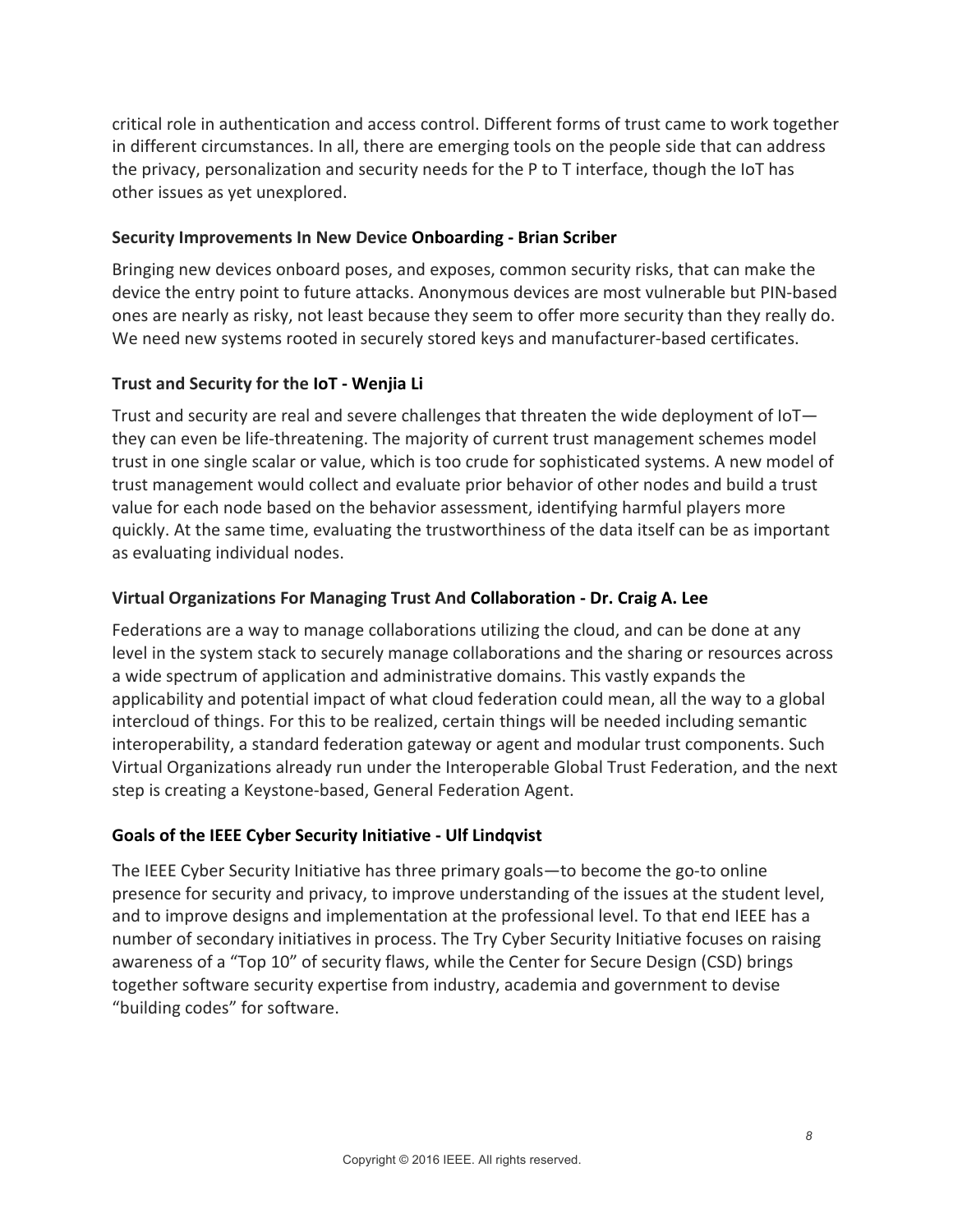# **Key Points from Access Control & Identity Management Breakout Session**

- o Identity vs. Identifiers:
	- Establishing identity requires authentication and can work against privacy concerns in many cases. There are, of course, circumstances where Identity has to be established, but an extensible IoT environment won't be able to do this effectively.
	- Identifiers can be used to show authorization to perform some action or access some resource, but can be deployed in a privacy-protecting manner.
- o Biometrics have the potential to address questions of strong authentication and allow users/entities to control access to their data by binding the authentication to data or other resources.
- $\circ$  Standards are needed to allow for interoperability, heterogeneity, common semantics, etc. The sooner these can be put into place, the easier it will be for a broad-based IoT ecosystem to develop that supports security, trust, and privacy.
	- Many of the actual issues have technical solutions.
	- The need is for standards to layout how solutions work together in a coherent/cohesive whole.
- $\circ$  Access control: There needs to be a mechanism to keep devices separated. Simply because a light bulb is on the network doesn't mean it should be able to access anything else on the network.
- $\circ$  In order to preserve privacy, anything should only be challenged to authenticate where needed. It's not needed everywhere or to everything. That is, device-to-device interactions shouldn't necessarily require authentication when they can show that they are authorized.
- $\circ$  There does not yet seem to be a meaningful definition of the lifecycle of an IoT device and what are the requirements at each stage. Specific stages that need attention: on-boarding, normal operation, end of life or transition.
- $\circ$  Authorization: architecture design with policies stored elsewhere for examination.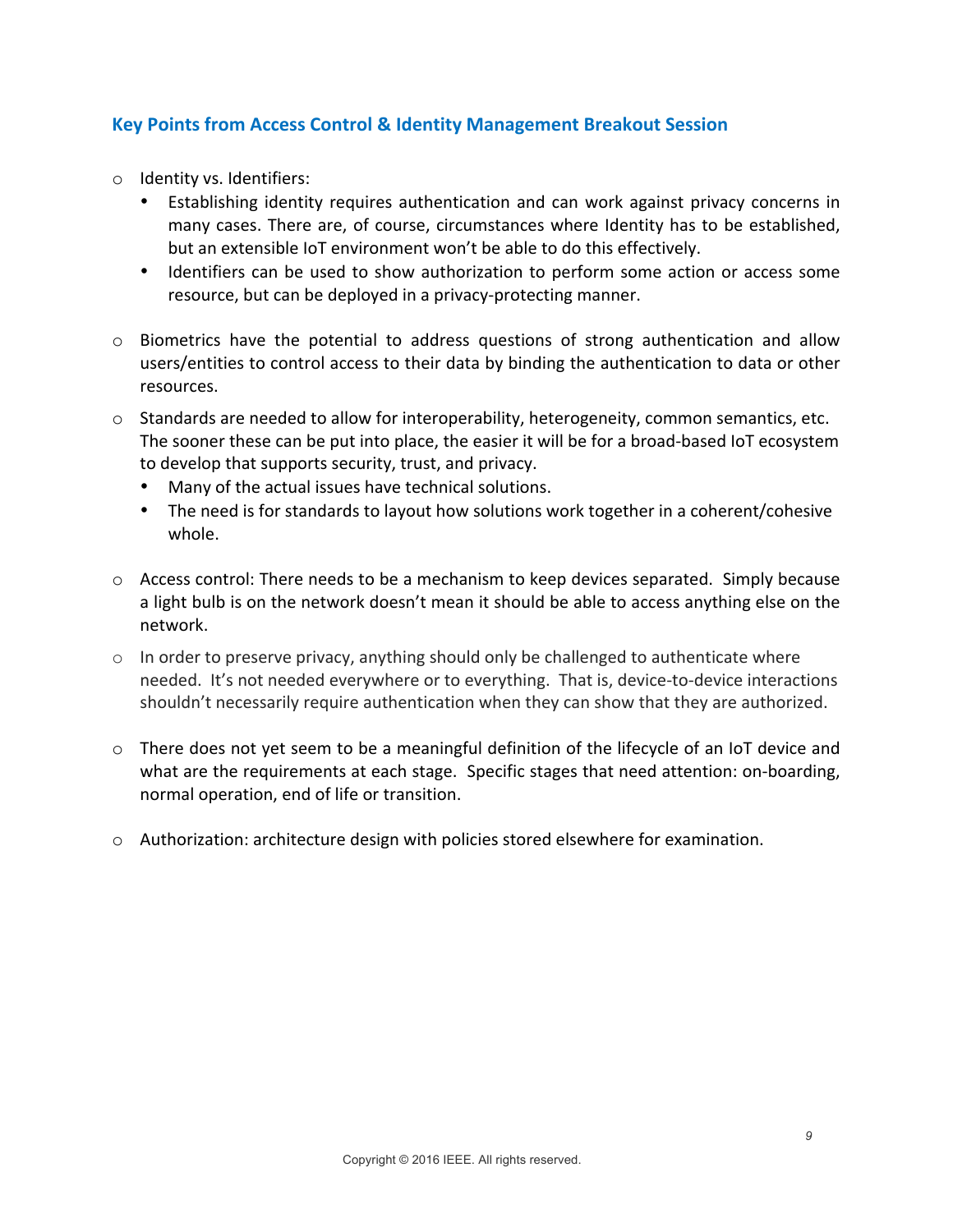# **Architectural Framework**

# **A Layered Solution To Cybersecurity - Dr. Erfan Ibrahim, Martin, Maurice**

The National Renewable Energy Laboratory (NREL) has demonstrated end to end security using off the shelf technology, tested on NREL's Distribution Grid Management (DGM) testbed. The key is choosing technology to cover 9 system layers: 7 logical layers in the OSI Basic Reference Model, 1 semantic layer and 1 business layer. The technology challenge of securing DGM has been largely solved with off the shelf products today. The more important matter is sound network design, proper technology integration, strict security policies on routers and firewalls, well defined security patch management processes in the organization, regular employee training on security awareness, and defeating social engineering schemes for data exfiltration and insider threat.

# **A Secure, Lower Overhead "Industrial Internet Of Things" (IIoT) - Ted Szymanski**

Security is critical in industrial IoT applications, but will also require huge resources. Deterministic photonic packet switches offer a way to design a secure IIoT at a lower resource cost, by embedding millions of secure virtual networks in layers 2 or 3, using low-energy-usage field-programmable gate arrays with Optical I/O. This allows for a significant increase in cybersecurity, as VN packet transmissions can be encrypted and decrypted in FPGAs, while reducing congestion (and efforts to combat it).

# **Taxonomy Of Error Control Requirements – Author???**

Two recent papers questioned the adequacy of CRC Standards in modern software development, and recommended new research on error control in critical software-intensive systems. The resulting proposal is for a taxonomy to classify and aid the specification and verification of error control solutions, followed by implementation of the standards by training and authorizing the appropriate authorities globally. The model for this effort would be the advanced practices already used to ensure a high level of error control in the aviation sector.

# Vulnerabilities That Begin With The Hardware - Vamsi Gondi, David L. White, Jill Gemmill and **Christopher W. Post**

Do you trust your IoT hardware? Insecure network services (UPnP), cloud services, and insecure wireless communications all represent vulnerabilities. Hardware trojans at the device or network level can steal sensitive information by exploiting gaps between wireless standards, and these gaps can be amplified in the presence of multiple introperable communication protocols, links and devices. We need to address the ability of devices to be sensitive to data misuse, and to alert the user.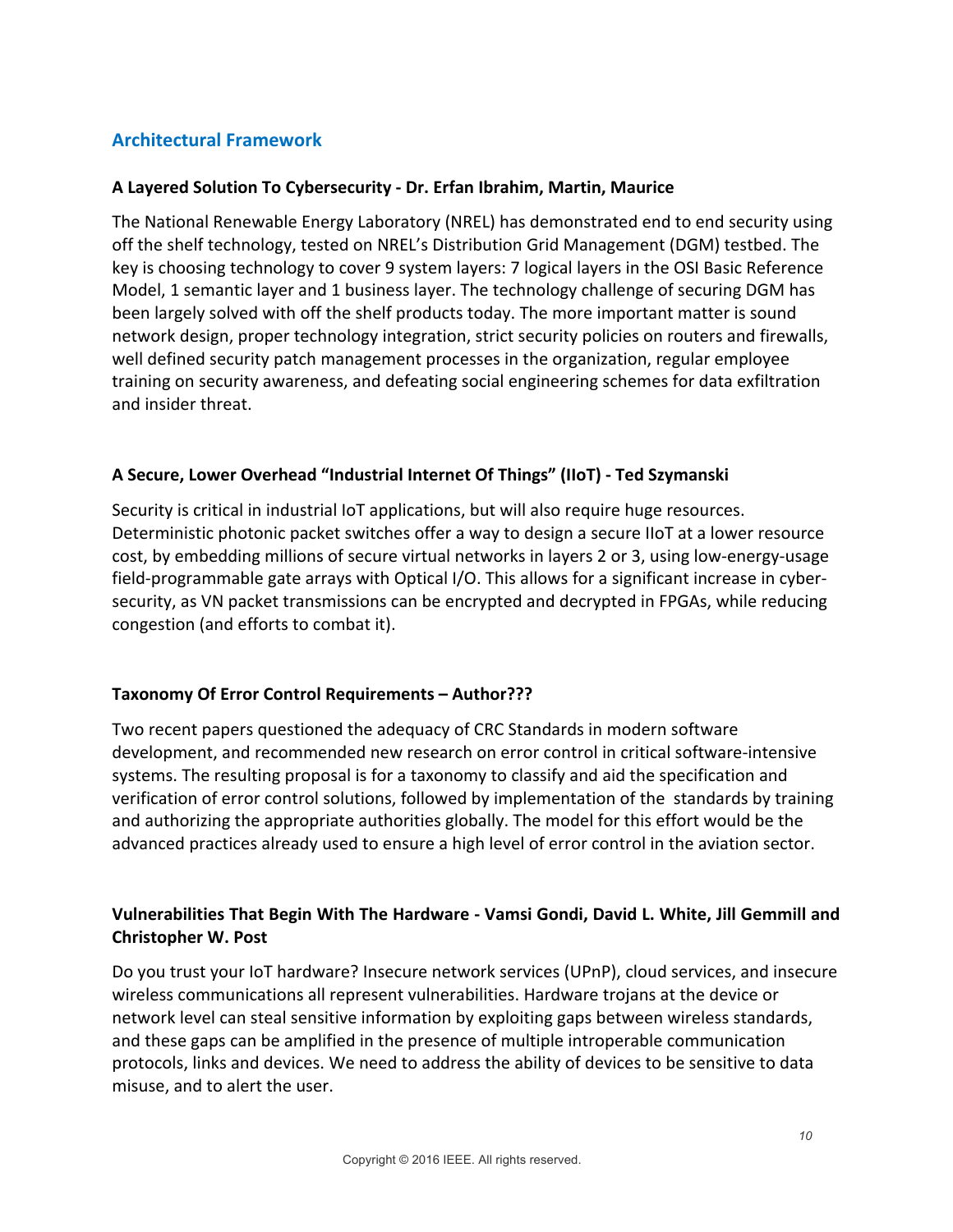# **Preparing For The Era Of Connected Vehicles And Intelligent Roadways - Margaret Lyell**

The Intelligent Transportation System (ITS) and Connected Vehicle (CV) provide a systems level exemplar of the Internet of Things. ITS/CV will make use of wireless technologies and embedded devices and algorithms to control a vehicle's behavior while in traffic, even if overriding driver instructions. Providing for safety, security, privacy and reliability is a must, and the interface of ITS/CV with current business/ societal structures (car dealerships, embedded device manufacturers, insurance companies, etc.) must be carefully worked through.

# **Centralized Authority To Manage Security Issues With IoT Installations – Author ???**

Resource constrained CPUs, memory and communication capabilities coupled with low energy consumption result in limited security using low-end algorithms. Add in the physical risk to monitors and data, the risks of things like denial of service attacks, and vulnerabilities on the communication and application layers, and the IoT is vulnerable in many ways. There is a need for a centralized federated management authority to generate, distribute and manage the credentials across security layers in the IoT framework and across multiple application environments.

# **The Security To Safety Model - Vyacheslav Zolotnikov, Semen Kort, Ekaterina Rudina**

Cyber physical systems exist in at least two types of environment: the *informational* environment and the **physical** environment. Issues may arise from both types of environment and affect physical aspects, informational aspects and the system itself. Conducted research helps us simplify determining of significant threats in IoT systems, identify the possible weaknesses in security solutions, and reasonably enhance the approach to the security and safety enforcement using the principles of secure architectural design.

# Secure Data Architecture: Ensuring data integrity at the beginning of the scientific workflow; **a Mini-ScienceDMZ1 (Mini-DMZ) for instruments - Steven Wallace**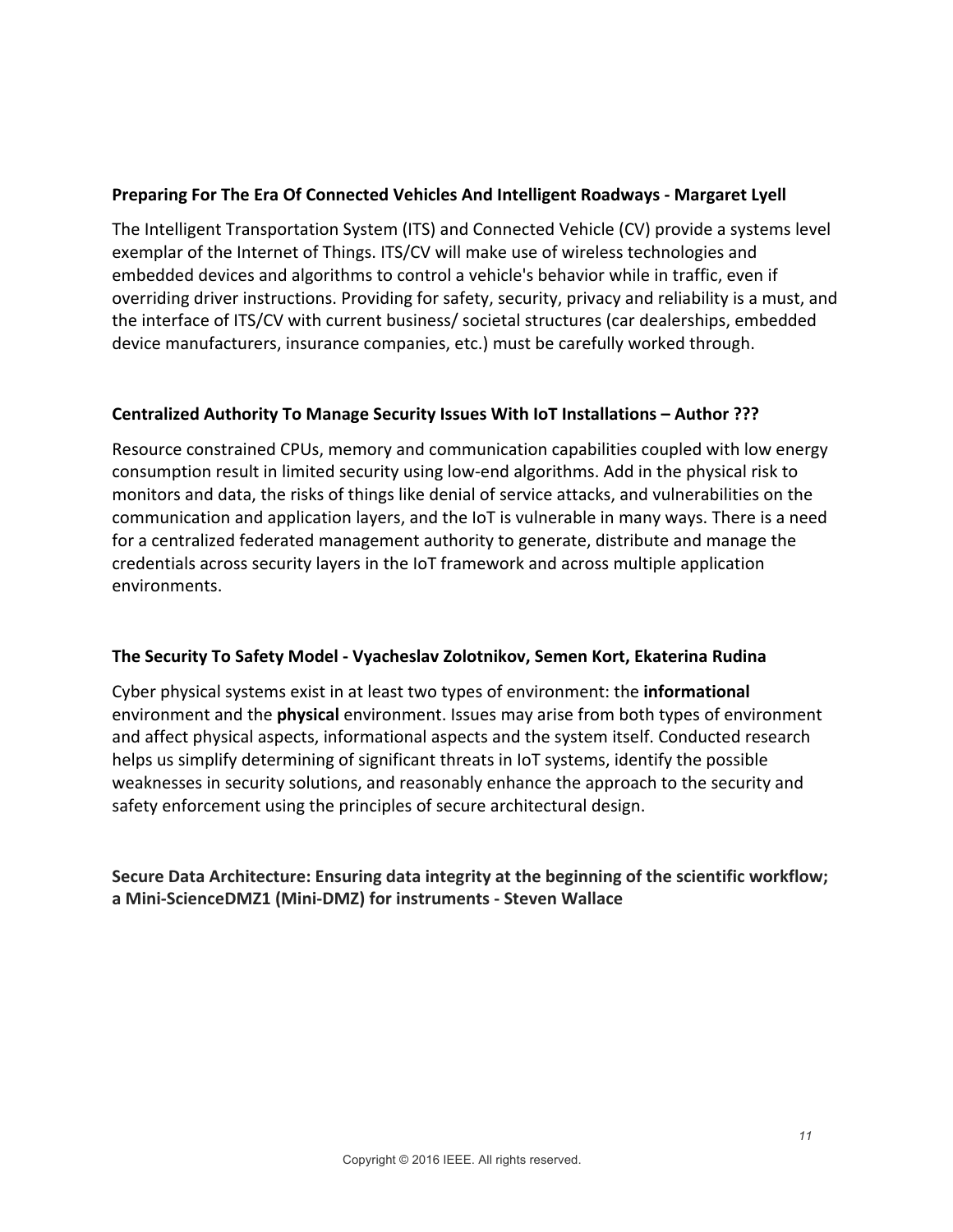# **Key Points from Architectural Framework Breakout Session**

While many have been talking about "End to End Security," the real issue to be discussed for enterprise use of IoT is "End to End Security and Safety" which is not just a network issue really, rather it is about the security and safety of each of the elements, each of the components, their connections, how they are maintained, how they are used. We need to make sure we don't get fixated on the "network" part of IoT only.

- $\circ$  The first thing we came up with is that for IoT, safety needs to be considered along with the privacy and performance types of issues (reliability and resiliency), and of course security for these systems.
- $\circ$  The next thing that needs to be addressed is the liability of software development and the software driven capabilities of the devices themselves.

That leads us into a more rigorous, holistic systems approach and developing that process. More specifically, what is the role of policy, both public and private policy, and defining some general guidelines and rules for IoT type systems?

- A. Issues of scale  $-$  both scale up and scale down
- B. Professionalism of the software workforce is really an open question that is almost the other side of the liability issue. Every other engineering trade has licensing, certifications, and it has a history of failures and what you do to resolve those and avoid them
- C. The need for standardization of best practices and really knowing that things are not going to fall over when the first "wrong" thing comes at them or something malicious.
- $\circ$  IoT is going to be extremely disruptive to today's policy regimes. In any industry in any area, because there are very entwined groups driving policy, there is going to be a lot of resistance and a lot of misunderstanding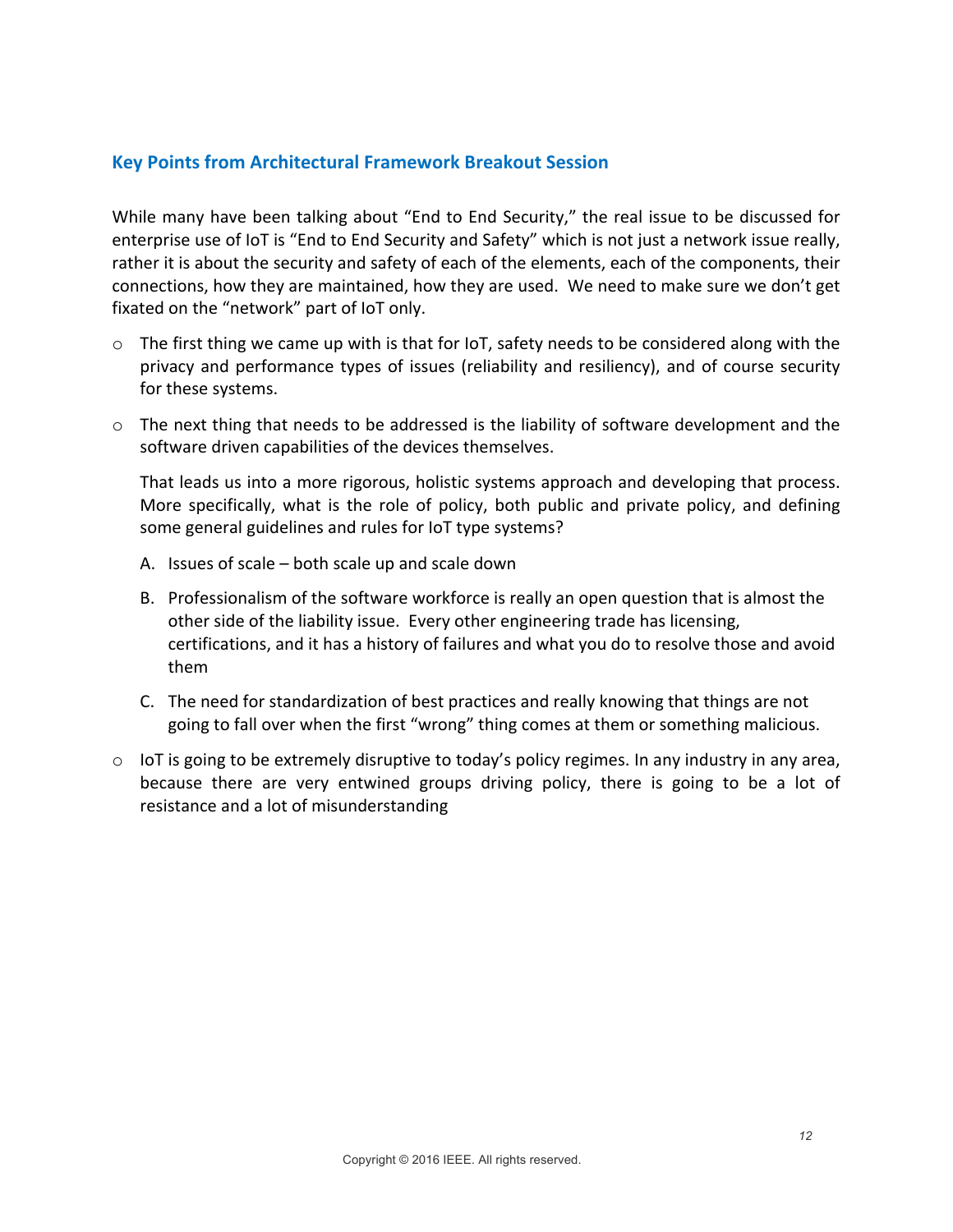# **Policy & Standards**

## **Developing Ethics For A Data-Driven World - John Murray**

Privacy and security have been much in the news, and have raised awareness not only of how much data is collected but how analytics use it without our permission, resulting in profiling, surveillance, and social discrimination. The effect of a data-centric approach can be harmful to humans, and we need a new approach in which the collection and end use of data are both driven by an ethical, honest approach.

## Reducing The Threat And Enhancing The Opportunities Of Drones - Dr. Bertrand Cambou

UAVs, unmanned aerial vehicles—better known as drones—make illegal activities easier; they also offer enormous benefits to society, much like cars, telephones, or many other things we've grown used to and for which we have made policies. Five technological changes were suggested for helping us adapt to a new drone world: connect UAV's wirelessly to the internet, add a secure element such as a SIM card, personalize them using secret keys, host authentication on a secure server using PKI, and require flight planning and registration via the web.

Three new technology advancements were also suggested: increased security technology that prevents their being hijacked, sensing of aerial vehicles so warnings can be issued, and safer power sources in the form of structural super capacitors.

# **A Model For IoT Assurance - Edward Aractingi**

The IoT did not have security as a focus in its developmental stages. Due to low power, minimal computing resources and slow networks, the overhead of encryption was a barrier to development, and underlying protocols such as HTTP and MQTT lack built-in security. It's true that not all IoT applications need the same level of protection. But there is a need for a standard system of security levels for different applications.

Recommendations include using IP whitelisting and low overhead network ACL, considering the use of session tokens in ReST, using MAC addresses for device authentication, using JSON & XML encoding, and using Certificates when possible. There's a need for collaboration between organizations like IEEE, Internet2, NIST and others to solidify and certify the IoT assurance model.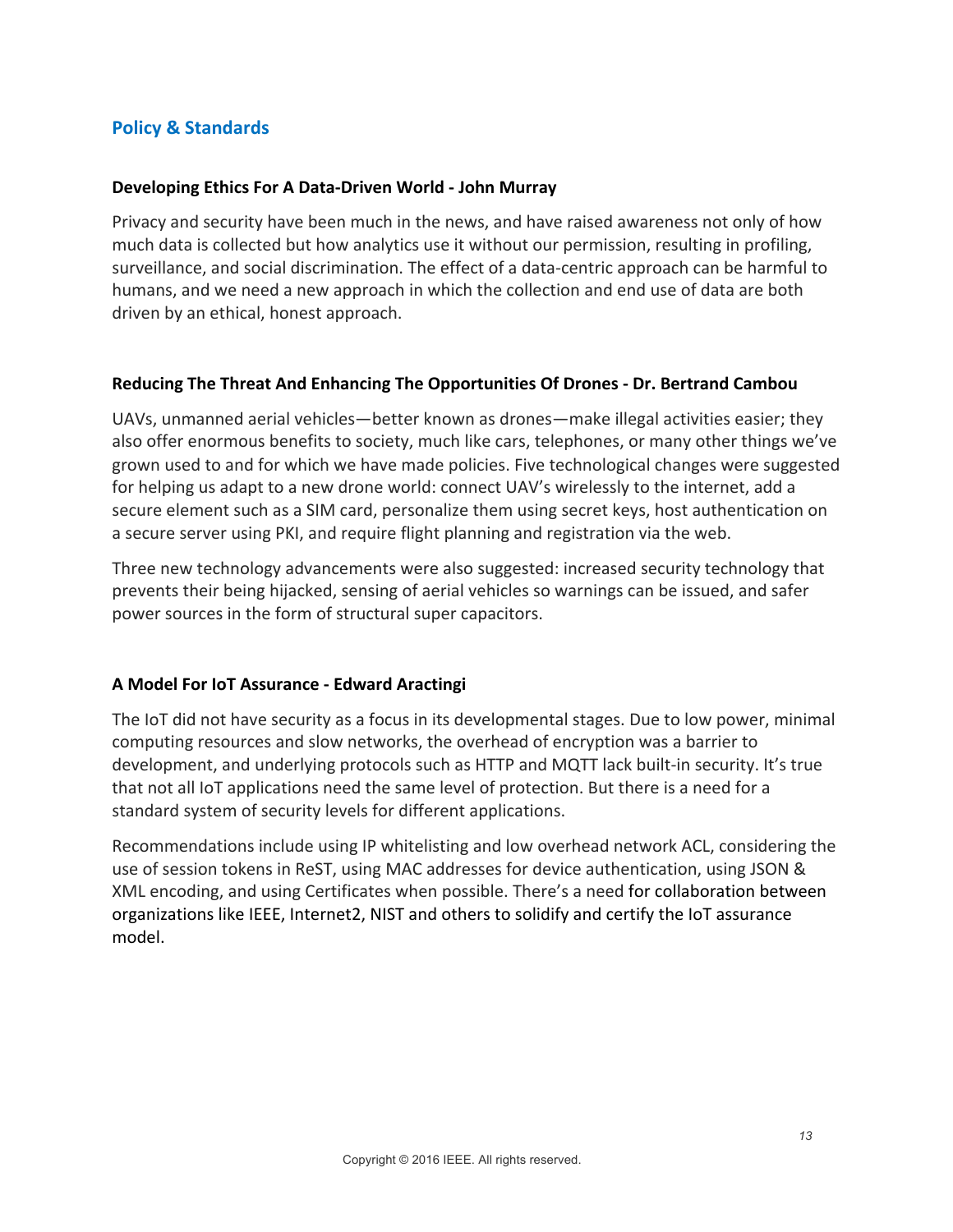# **Is IoT Governance Creating As Well As Solving Problems? - Michael A Aisenberg**

The proliferation of organizational bodies where IoT norms are being debated and created reflects important attention being paid to an important process. But the absence of standard processes for engagement, collaboration or even communication threatens development of inconsistent or conflicting norms in some areas, or the absence of norms altogether. Developing norms will provide certainty to stakeholders, enhance utility and availability of technology, and guide organizational and individual behavior.

# **Open Solutions For Maintaining Privacy And Security Across Devices, Networks And More -Mark Cather**

The Internet of Things could grow to 50 - 200 billion devices by 2020, in many different areas of life. Open multi-vendor solutions will be necessary to meet these needs. But there are often subcontractors behind the subcontractors behind the lead vendors, and open communication between all of them is essential, especially on sensitive subjects such as privacy. Openness in how data is used and protected will be a key issue. Tagging to maintain and share consumer preferences will be another, and a data ownership and management framework will be needed to ensure data owners retain control of their data. And the maintenance of such security on different networks—or while unconnected—is also a crucial concern that must be consistent across manufacturers and devices.

# **Privacy And Security Standards Ensure IoT Viability - Pamela Gupta**

What are the problems that the IoT faces? It is not viable or scalable without trust, yet developers are trained to focus not on those issues but on functionality and time to market. We've already seen these issues in products that turned out to have security problems, like Samsung smart TVs or Z-Wave enabled door locks. We need standards for authentication, device security, web interfaces, cloud interfaces, 3<sup>rd</sup> party APIs, updates and other aspects of devices, but most of all, we need a culture of approaching the ecosystem holistically to ensure security and privacy from the beginning.

# **Security Without IoT Mandatory Backdoors - Carl Hewitt**

It sounds like science fiction—and for the moment it still is, but DARPA is developing an implantable neural interface for data transfer between the human brain and the digital world. Long before we reach such a level of medical IoT, however, the issues of backdoors into the private information IoT devices collect presents itself. Backdoors help devices interoperate, but they also necessarily decrease security, and run the risk of harming economic development of IoT, hampering exports and imports, as well as creating civil liberties issues when so much data about individuals is available without warrants to government.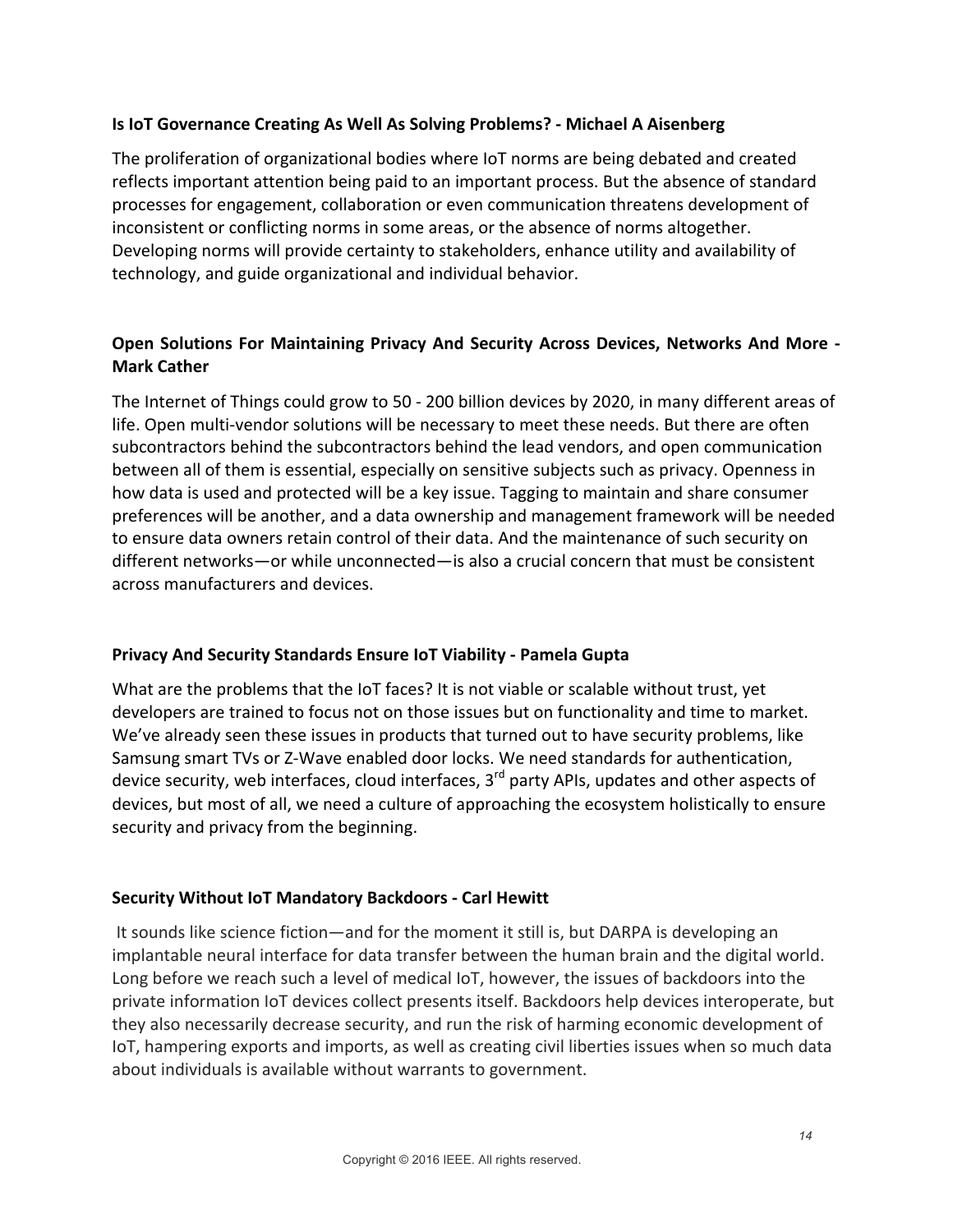# **Key Points from Policy & Standards Breakout Session**

# **What is the IOT?**

- $\circ$  IOT is everything and scale and interconnectedness must be considered up front.
- $\circ$  50 200 Billion Devices in 2020 2025
- $\circ$  Trust will be essential to IOT growth. 40% of consumers would avoid IOT without Trust.
- $\circ$  Vendor-Neutrality, Openness and International Standards will be necessary to ensure that everyone's devices can work together and protect TIPPSS together.
- $\circ$  Devices in themselves are not risky. A device's risk is related to how it is used. A lightbulb in a home poses less of a risk to life than the light over an operating table. You must understand the device within its entire system.
- $\circ$  Key principles: Trust, Identity, Privacy, Protection, Safety, Security

With billions of devices across the IOT, the volume of devices and data will drown centralized architectures and traditionally rigid frameworks will break. The TIPPSS concepts will need to be pushed down to the devices in order to scale.

All parts of the entire IOT device must be integrated across TIPPSS from the perspective of privacy and security. The device hardware, firmware, cloud, mobile application, interfaces, software, encryption, authentication, service, everything.

## **Open Data Control, Ownership, and Device Organization**

An association layer must be overlaid on the open transport network to provide TIPPSS, data ownership, compliance, and control. The Association layer will allow devices to relate to each other in a similar manner to the way that people relate to each other.

Consumers and IOT data owners need to retain control of their data regardless of where the data goes.

# **Data Ownership and Transparency**

In order to build and maintain trust in the IOT, the government and private sector must act with ethics and openly and transparently communicate with consumers. Transparency comes in many ways, such as how the data and systems will be used as well as changes in access to data and systems.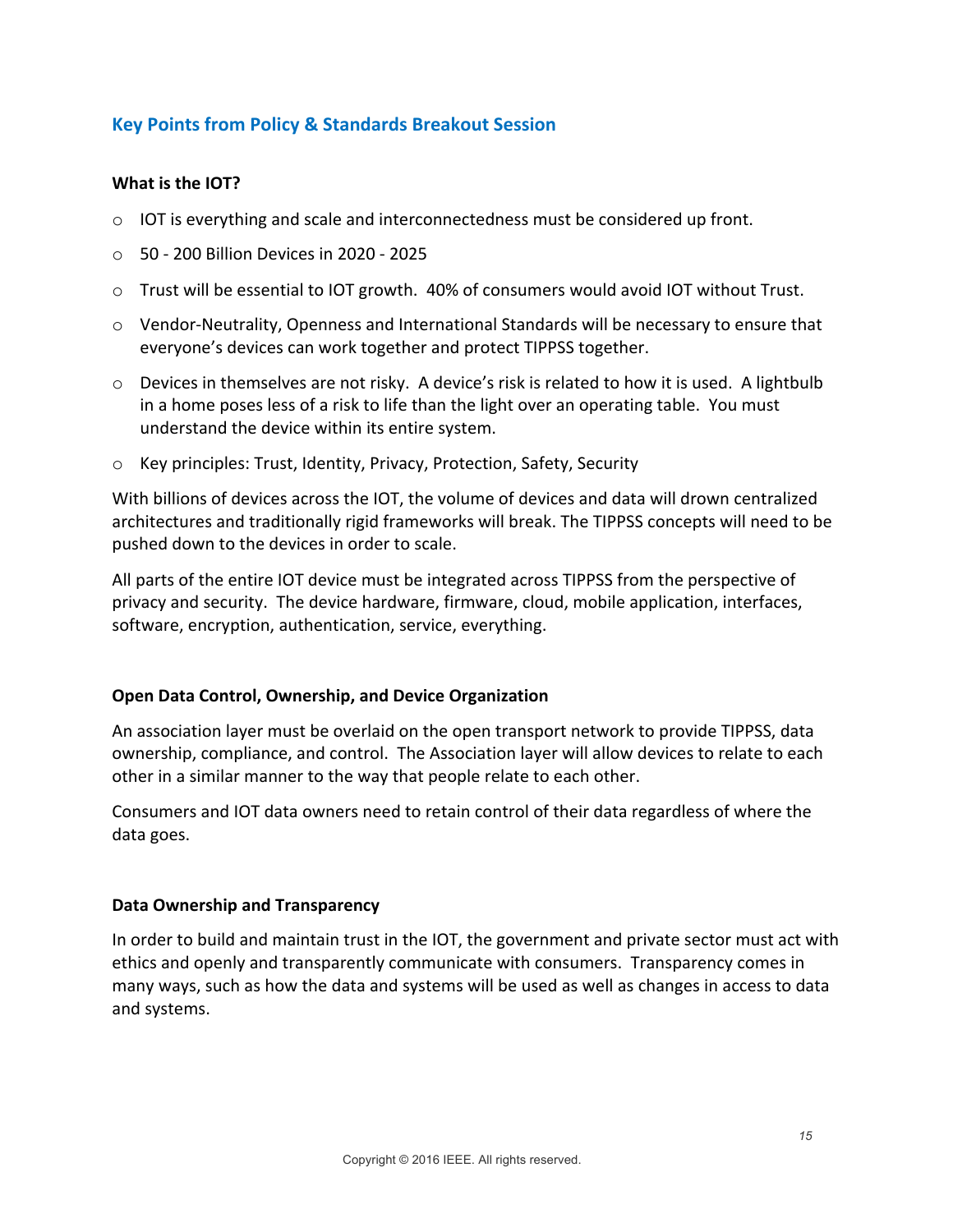# **Centralized Open Cross-Vendor Tools**

People don't currently patch and maintain their devices. Management of configuration, security and privacy factors related to billions of devices will overload people if not automated and centralized.

# **Policy / Standards / Law / Litigation**

Better policies and standards around cyber safety, cyber profiling, cyber privacy are needed. Data Centric approach may be necessary. More communication and coordination between standards bodies.

How do you incentivize manufacturers and companies to put resources behind TIPPSS? Vendors need to bake security into the solution from the very beginning, but what will motivate them to do so?

Assurance at Scale will be challenging. Mutual agreement is needed to assure parties about the security of a particular IOT implementation. Industry wide assurance standards could be a way to standardize and provide a point of reference to the industry and consumer. Level 0 barbie doll (basic auth and encryption -> Level 5 pacemaker 2048 bit keys / multifactor device / user auth, session control).

Snowden's statements about the National Security Agency's (NSA) activities are only a drop in the bucket compared to the whistle-blower statements that could come in the future if we don't address TIPPSS right up front.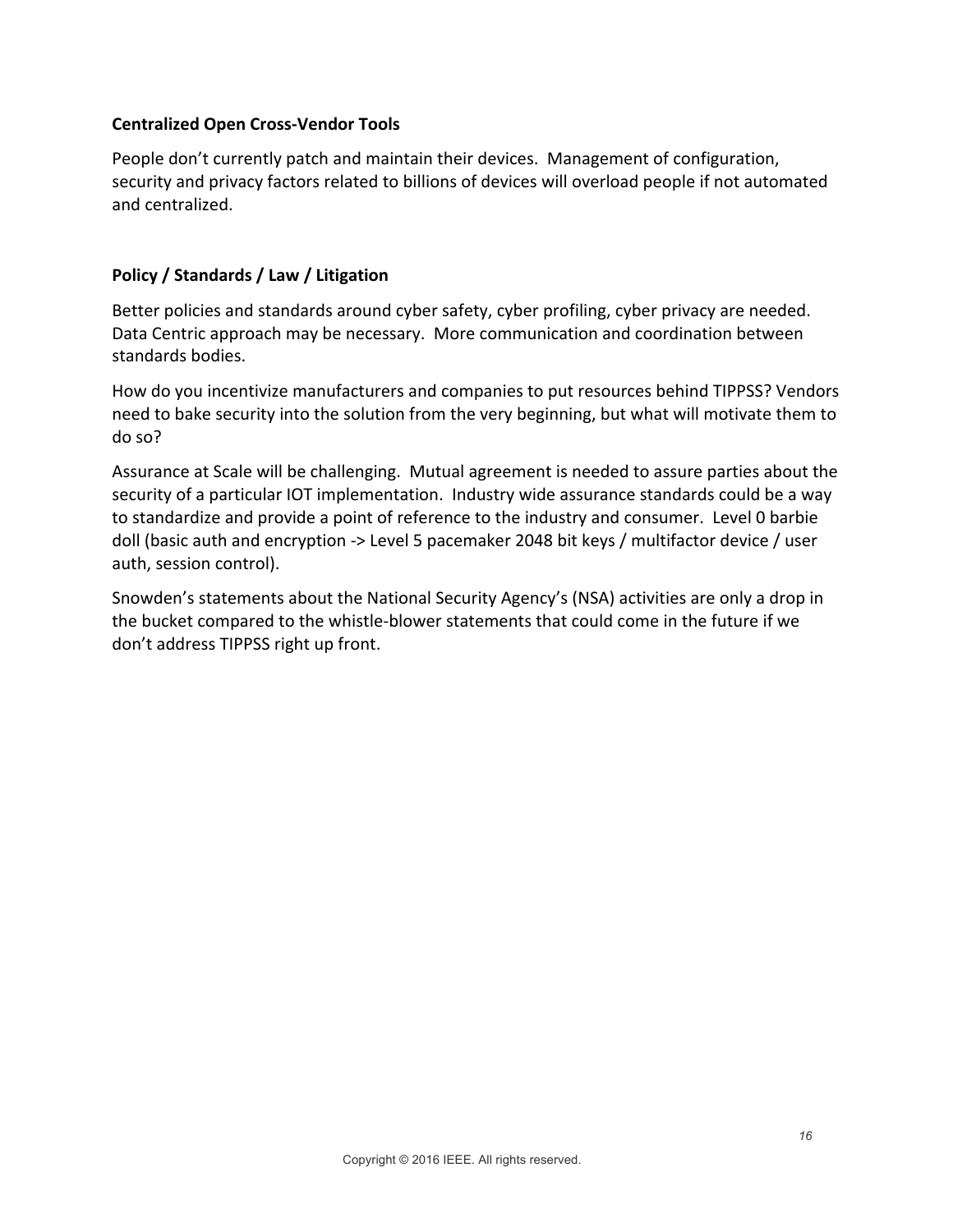# **Scenarios and Use Cases**

## **Users Don't Consider Security Their Problem - Luke Russell**

Security is often an afterthought in a field where the barrier of entry is low. The example was made of a smart living room where the homeowner creates a build that is distributed to others; the security flaws are thus spread widely. We may give too much data to our connected systems through personal tools; yet the public expects easy accessibility, and regards security as the developer's problem. Privacy and security must be built-in early in the development process.

## **Consumer-Oriented, Closed-Loop Systems Are Vulnerable - Martin Murillo**

As consumer systems in areas like power and communication move from industrial control to being IoT-based, they are vulnerable in new ways, from technical failure to attacks. The Northeast blackout of 2003 is an example where a software bug led to vulnerability, with no alert system in place.

## **Smart Grid Security Challenges Come From Many Directions - Reza Arghandeh**

Software, IT hardware, power systems, and not least humans all represent potential security risk points. As a result, there's a need for system-wide security that reflects both cybersecurity and cyber-physical systems security; there was an example in Turkey in March 2015, where the attempt to shut down two substations knocked out power for an entire region. Answers will include a vulnerability assessment to identify key risk points, and algorithms to create situational awareness to detect new forms of attacks.

# **Privacy Needs Call For Privacy Mediators - Nigel Davies**

Privacy concerns about the centralization of IoT systems are a growing threat to IoT adoption, which carry the possibility of stalling its acceptance by a wider marketplace. One key principle is that users should be able to control the release of their own data. Privacy mediators would advocate on behalf of users and create a layer between personal data and the cloud called cloudlets, while tools would enable users to control anonymization and deletion.

## **Vehicles Provide A Unique Set Of Privacy Concerns - Dr. George Corser**

Vehicles are out in the open and so is the data they create. We need standards and guidelines for how that data is linked back to individuals and used. Yet some degree of open identity is needed to ensure vehicle safety. We need new metrics for privacy in driving situations, and definitions of location privacy and continuous precise location privacy.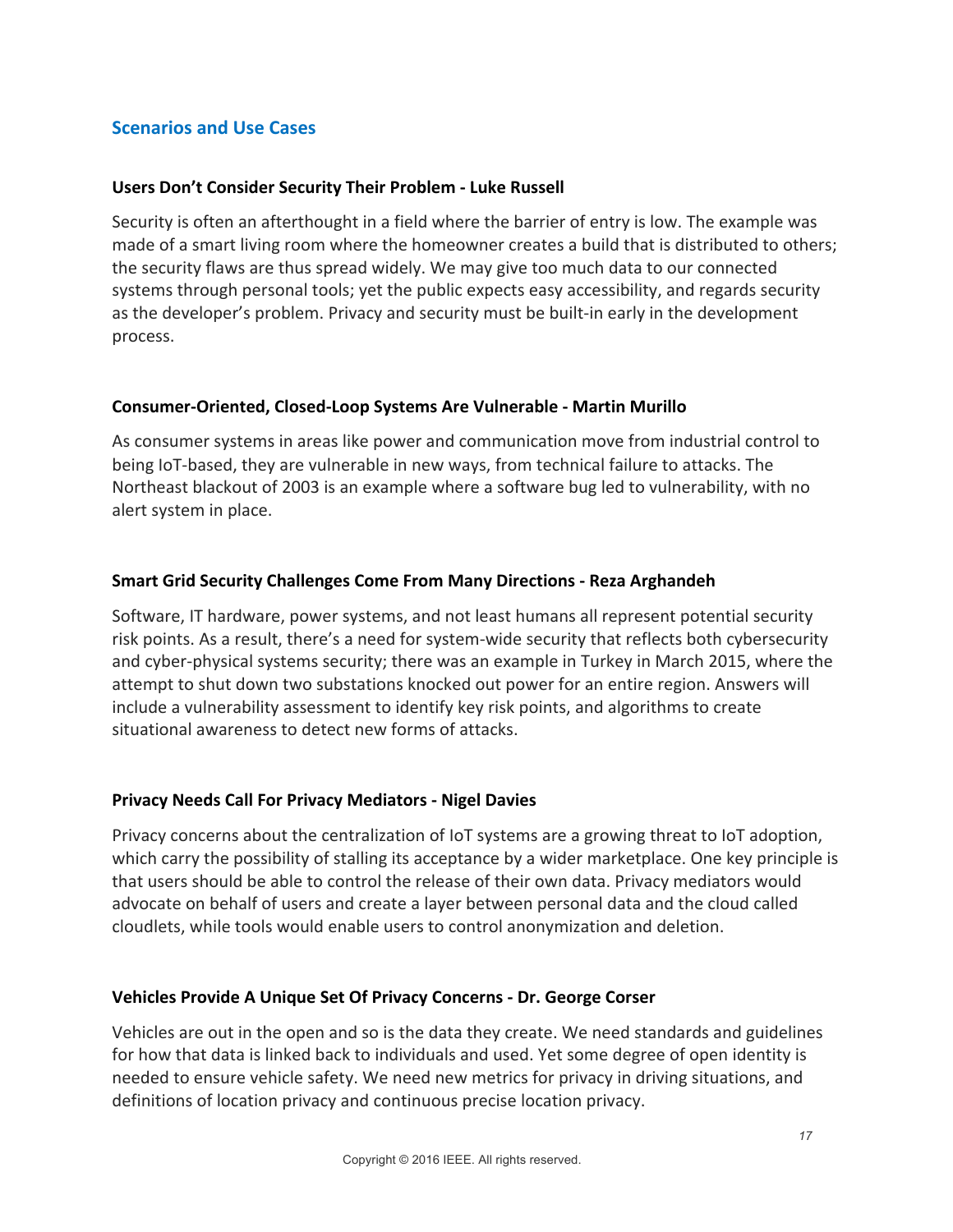## **Role Of IoT Analytics-Driven Warning Of Accidents And Other Events - Rabi Chakraborty**

IoT analytics can be used for safety management, environmental protection and resource preservation, warning where incidents are most likely to happen based on observed noncompliance data. Where forewarning is based on past experience (i.e., that failure can be expected after a certain amount of time), event-driven prediction is based on observed data (that a specific device being monitored is close to failing). This data can also be used to inform public policy and regulation; examples include oil and gas (pipeline and storage monitors), agriculture (tracking chemical usage data), and smart water (predictive analytics protecting against waste, leakage and sabotage).

## **Defining Ourselves By Our Data - Ron Winward**

Our online presence defines who we are not only to our friends, but also to business and industry. We are defined by our data. Yet our privacy is weakly defined in U.S. law, in contrast to many others. And we have grown comfortable with allowing a great deal of data collectionand even risk of things like ransomware—in return for the convenience of online life. In the end, automation is both the threat and the solution.